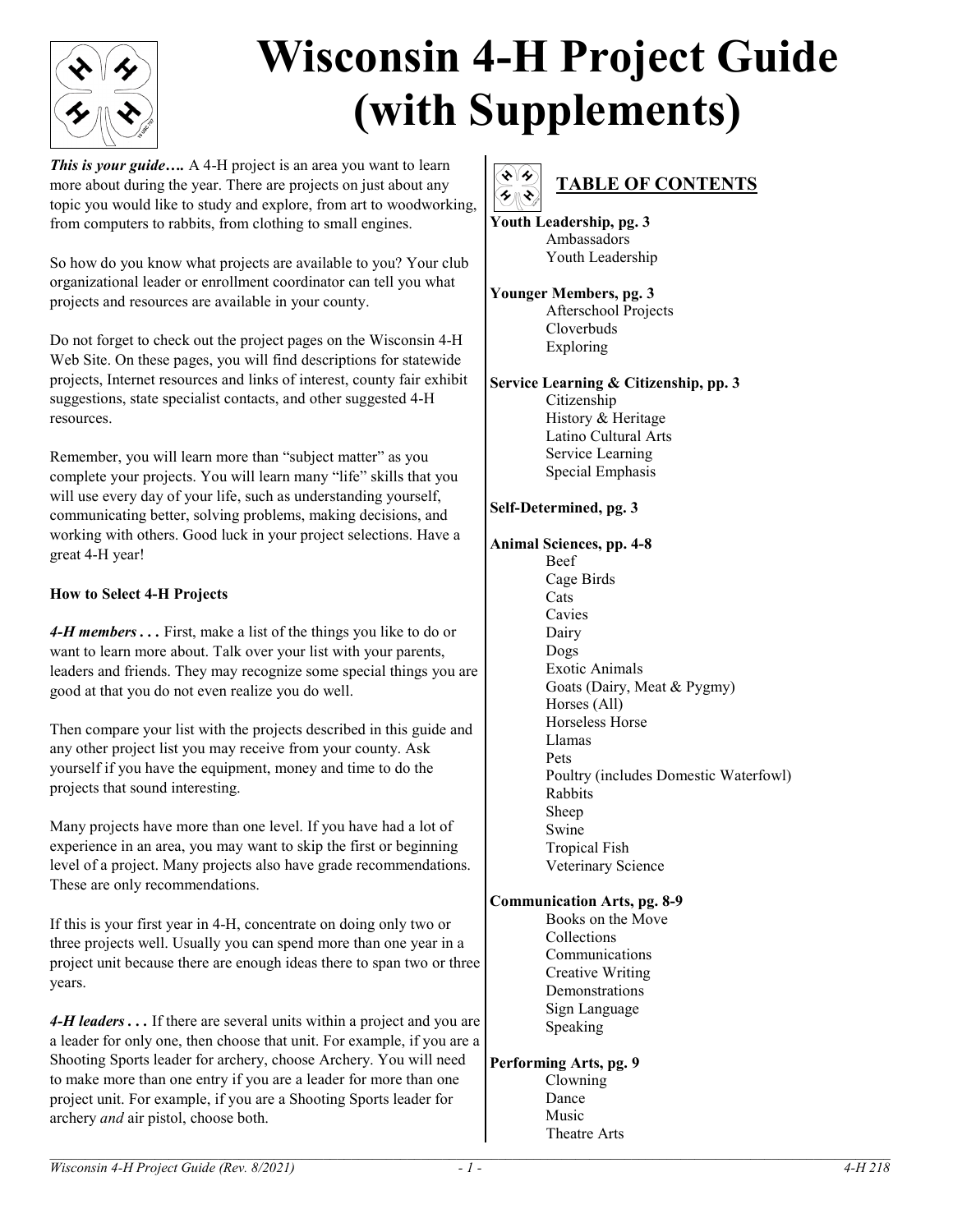|                                                                   | Canoeing                                                  |
|-------------------------------------------------------------------|-----------------------------------------------------------|
| Visual Arts, pp. 9-11                                             | Conservation                                              |
| Arts & Crafts                                                     | Entomology (Insects/Butterfly)                            |
| <b>Block Printing</b>                                             | <b>Exploring Your Environment</b>                         |
| Drawing & Painting                                                | Fishing                                                   |
| Folk Arts                                                         | Forestry                                                  |
| Leathercraft                                                      | Geology                                                   |
| Metal Enameling                                                   | Home Energy                                               |
| Photography                                                       | Maple Syrup                                               |
| Posters                                                           | Recycling                                                 |
| Scrapbooking                                                      | <b>Science Discovery</b>                                  |
| Videography                                                       | Skiing (Cross Country & Downhill)                         |
|                                                                   | Water                                                     |
| Family, Home & Health, pp. 11                                     | Weather                                                   |
| Child Development                                                 | Wildflowers                                               |
| Fun and Fitness                                                   | Wildlife                                                  |
| Health                                                            | Winter Travel                                             |
| Home Environment                                                  |                                                           |
|                                                                   |                                                           |
| <b>Intergenerational Programs</b>                                 | <b>Shooting Sports, pp. 17-18</b>                         |
|                                                                   | Air Pistol                                                |
| <b>Consumer Education, pg. 11-12</b>                              | Air Rifle                                                 |
| <b>Consumer Savvy</b>                                             | Archery                                                   |
| Entrepreneurship                                                  | Hunting                                                   |
| Personal Finance                                                  | Muzzleloading                                             |
| <b>Workforce Readiness</b>                                        | Rifle                                                     |
|                                                                   | Shotgun                                                   |
| Foods and Nutrition, pg. 12-13                                    |                                                           |
| Cake Decorating                                                   | Plant & Soil Sciences, pp. 18-19                          |
| Candy Making                                                      | Corn                                                      |
| Food Preservation                                                 | Crops                                                     |
| Foods & Nutrition                                                 | Flowers                                                   |
| Microwave Cooking                                                 | Forage                                                    |
|                                                                   | Fruits                                                    |
| <b>Clothing and Textiles, pp. 13</b>                              | Herbs                                                     |
| Clothing                                                          | Home Grounds                                              |
| Crocheting                                                        | Horticulture                                              |
|                                                                   |                                                           |
| Knitting                                                          | House Plants                                              |
| Quilting                                                          | Plant Crafts                                              |
|                                                                   | <b>Small Grains</b>                                       |
| <b>Mechanical Sciences, pp. 13-15</b>                             | Soil Science                                              |
| Automotive                                                        | Soybeans                                                  |
| <b>Bicycles</b>                                                   | Vegetables                                                |
| Computers                                                         | Weed Management                                           |
| Electricity                                                       |                                                           |
| Handyman                                                          | STEM (Science, Technology, Engineering & Math), pg. 19-20 |
| Legos                                                             | Exploring                                                 |
| Maintenance & Repair                                              | Wind Energy                                               |
| Model Rocketry                                                    | Aerospace                                                 |
| Off-Highway Vehicles                                              | Geospatial                                                |
| Scale Models                                                      | Robotics                                                  |
| <b>Small Engines</b>                                              | Science                                                   |
| Snowmobiling                                                      |                                                           |
|                                                                   |                                                           |
| Tractors                                                          | Other Programs, pg. 20                                    |
| Woodworking                                                       | Safety                                                    |
|                                                                   | Special Needs                                             |
| <b>Natural Resources &amp; Environmental Education, pp. 15-17</b> |                                                           |
| Adventures                                                        | <b>International Programs, pg. 20</b>                     |
| Astronomy                                                         |                                                           |
| Backpacking & Hiking                                              |                                                           |
| Bicycling                                                         |                                                           |
| <b>Birds</b>                                                      |                                                           |
| Camping                                                           |                                                           |
|                                                                   |                                                           |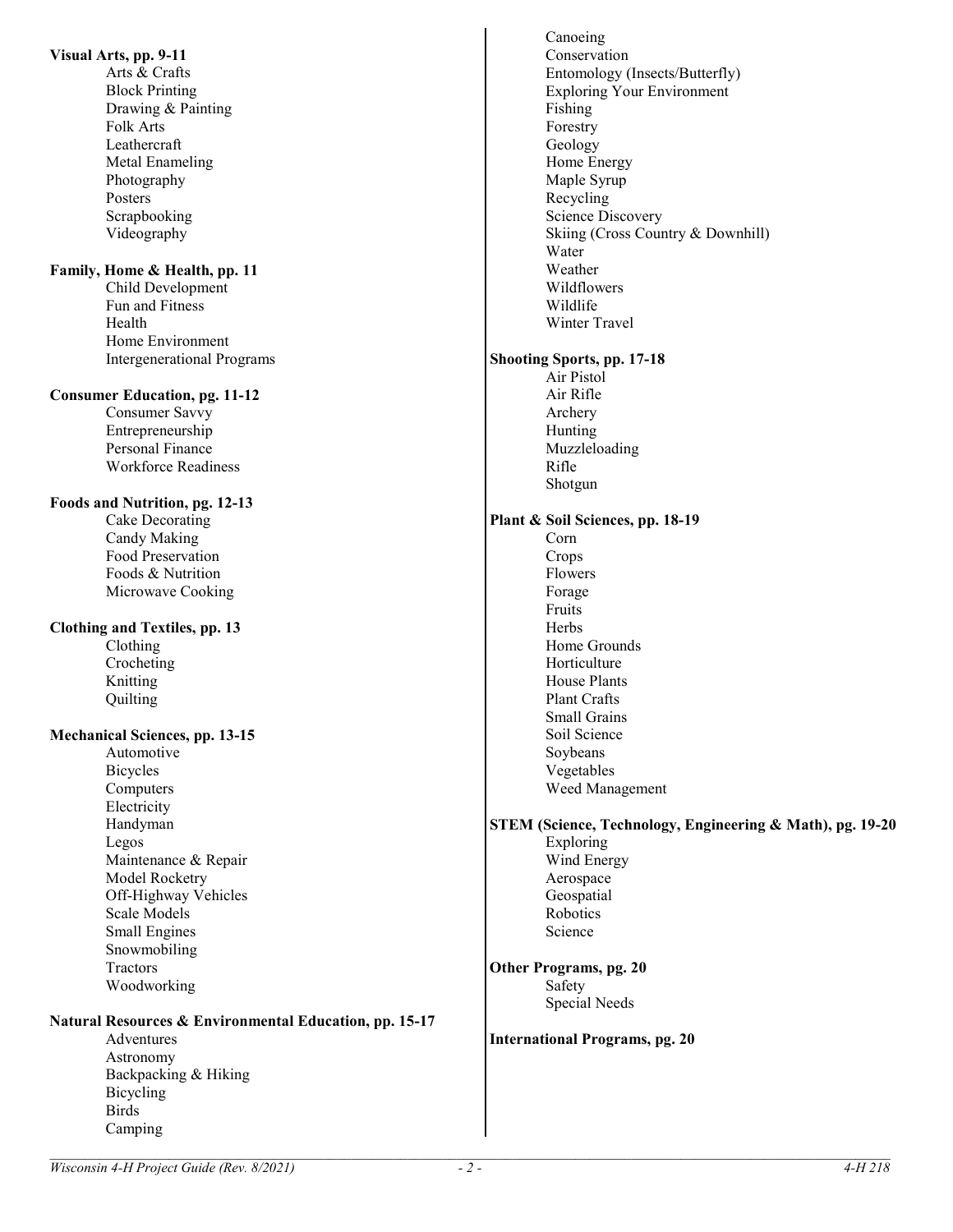

# **YOUTH LEADERSHIP**

#### **AMBASSADORS**

#### **YOUTH LEADERSHIP**

What you can do in this project:

- Assess your leadership skills
- Practice effective communication skills
- Set goals and resolve conflict
- Plan a group event

Grades: 5-12

Resource: 4H375, *Leadership Road Trip: Where Are You Going?*

Resources: 07903, *Leadership Mentor Guide for Grades K-5* 07904, *Leadership Mentor Guide for Grades 6-12*



#### **AFTERSCHOOL PROJECTS**

#### **CLOVERBUDS 1-3**

What you can do in this project:

- Learn about your 4-H club or group, activities and events
- Begin developing different skills, e.g., working with others
- Explore your community and working together
- Discover areas of project interest
- Share with others what you have learned

Grade: K-2

Resources: *Wisconsin 4-H Cloverbud Learning Activities* 4H710GPM, *The Big Book of 4-H Cloverbud Activities*

Resources: *Essential Elements for Cloverbud Programs Cloverbud Leader Guide*

#### **EXPLORING**

What you can do in this project:

- Learn about the 4-H program
- Sample a variety of projects offered in 4-H
- Learn about yourself and others

Grade: 3

Resource: 08171, *Exploring the Treasures of 4-H*

Resources: 08172, *Exploring Treasures of 4-H Helper's Guide*

#### **SERVICE LEARNING &** ৻ৡ৾৻৻৵ **CITIZENSHIP**

#### **CIVIC ENGAGEMENT**

What you can do in this project:

- Discover and discuss public issues
- Plan a project to change or improve your community  $4-12$ Grades:

Resource: 08153, *Citizenship Adventure Kit*

Resource: 08154, *Citizenship Guide's Handbook*

# **HISTORY & HERITAGE**

# **LATINO CULTURAL ARTS**

What you can do in this project:

- Understand the Latino culture by exploring traditional art
- Make Latino instruments, jewelry, weavings, murals, etc.
- Celebrate Latino holidays, sample foods and tell stories

Grades: 3-8

Resource: 08180DD, *QuéRico! La Cultura Bilingual Helper's Guide*

#### **SERVICE LEARNING 1**

What you can do in this project:

- Learn to give back to your community
- Reflect on your experiences
- Identify community needs
- Plan a service project and execute the idea
- Grades: 5-8

Resource: 08182, *Agents of Change + CD*

#### **SERVICE LEARNING 2**

What you can do in this project:

- Plan and implement your own service project
- Share your project plan and outcome with others
- Conduct an evaluation of your project
- Grades: 9-12

Resource: 08183, *Raise Your Voice + CD*

Resource: 08184, *Service Learning Helper's Guide*

#### **SPECIAL EMPHASIS**



# **SELF-DETERMINED**

What you can do in this project:

- Create your own project or expand on an old one
- Select a project, develop a plan, identify resources
- Carry out and evaluate your plan

Grades: 3-13

Resource: 4H272, *Designing Your Own Project*

#### **SELF-DETERMINED:**

**ANIMAL SCIENCES ARTS & COMMUNICATION ENVIRONMENTAL EDUCATION FAMILY, HOME, & HEALTH MECHANICAL SCIENCES PLANT & SOIL SCIENCES**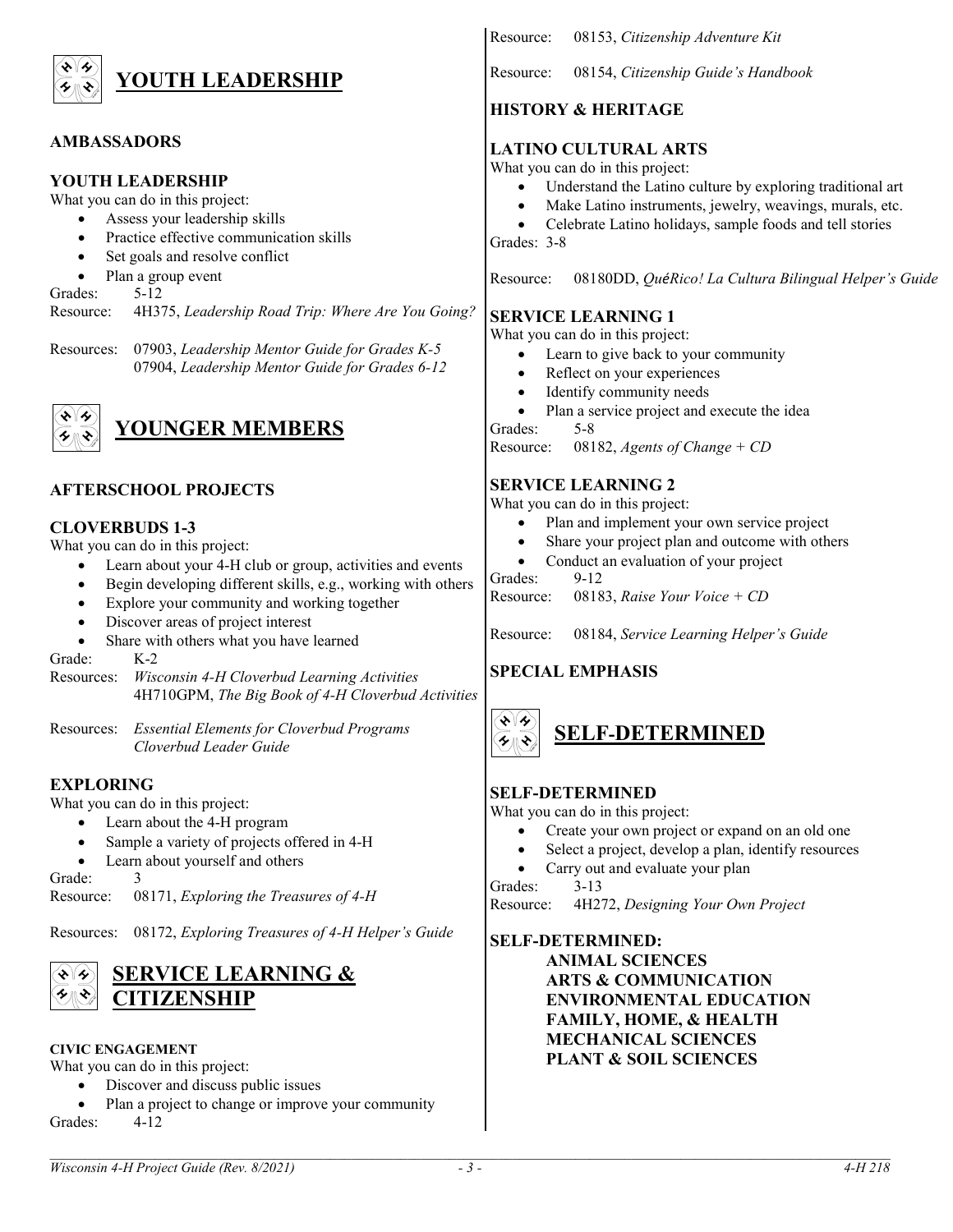

# **ANIMAL SCIENCES**

#### **BEEF 1**

What you can do in this project:

- Identify various beef breeds
- Identify parts of a beef animal
- Halter-break and show a calf
- Fit and judge beef cattle
- Recognize and raise a healthy animal

Grades: 3-5

Resources: 08143, *Bite into Beef*

#### **BEEF 2**

What you can do in this project:

- Present oral reasons during judging
- Learn about feed ingredients, behavior and parasites
- Study how to do nose-print identification

• Learn beef carcass composition and retail meat cuts Grades: 6-8

Resources: 08144, *Here's the Beef*

#### **BEEF 3**

What you can do in this project:

- Explore selection and judging
- Learn about careers, health, reproduction, etc.
- Discover how to market your animal and by-products  $9-12$

Grades:

Resources: 08145, *Leading the Charge*

#### **BEEF 4**

Resources: 08146, *Beef Helper's Guide* 117R, *Beef Resource Handbook*

#### **CAGE BIRDS**

#### **CATS 1**

What you can do in this project:

- Select a cat
- Identify cat breeds
- Name the parts of a cat
- Handle and groom a cat
- Care for its health
- Create a budget

Grades: 3-5

Resource: 08148, *Purr-fect Pals*

#### **CATS 2**

What you can do in this project:

- Learn about cat senses and sounds
- Explore tricks to teach a cat
- Traveling with a cat
- Learn about feeding and emergency care
- Detect signs of illness and health issues

Grades: 6-8

Resource: 08149, *Climbing Up!*

# **CATS 3**

What you can do in this project:

- Explore veterinary procedures
	- Learn reproduction and cat body systems
- Learn showmanship and cat behavior
- Explore community laws and animal welfare

Grades: 9-12

Resource: 08150, *Leaping Forward*

#### **CATS 4**

Resource: 08151, *Cat Helper's Guide*

#### **CAVIES**

#### **DAIRY 1**

What you can do in this project:

- Identify dairy breeds
- Study and identify parts of the dairy cow
- Learn how to select quality dairy calves
- Fit and show a calf
- Identify stages of calving and care
- Assemble tools needed for packing a show box

Grades: 3-5

Resources: 08161, *Cowabunga*

CANADA1, *Showmanship: Leading to Win* LDR, *Lifetime Dairy Record*

### **DAIRY 2**

What you can do in this project:

- Learn about housing and hay quality
- Learn about milking and food safety
- Explore ways to keep an animal healthy
- Observe animal behavior

Grades: 6-8

Resources: 08162, *Mooving Ahead* CANADA2, *Preparing to Lead* MPA, *Managerial Project Agreement*

#### **DAIRY 3**

What you can do in this project:

- Practice mastitis detections
- Learn to balance rations
- Practice pregnancy detection and delivery of a calf
- Learn body-conditioning scoring
- Promote dairy products
- Explore various dairy industry careers

Grades: 9-12

Resources: 08163, *Rising to the Top* HMR, *WI 4-H Dairy Heifer Mgmt. Record*

# **DAIRY 4**

Resource: 08164, *Dairy Cow Helper's Guide*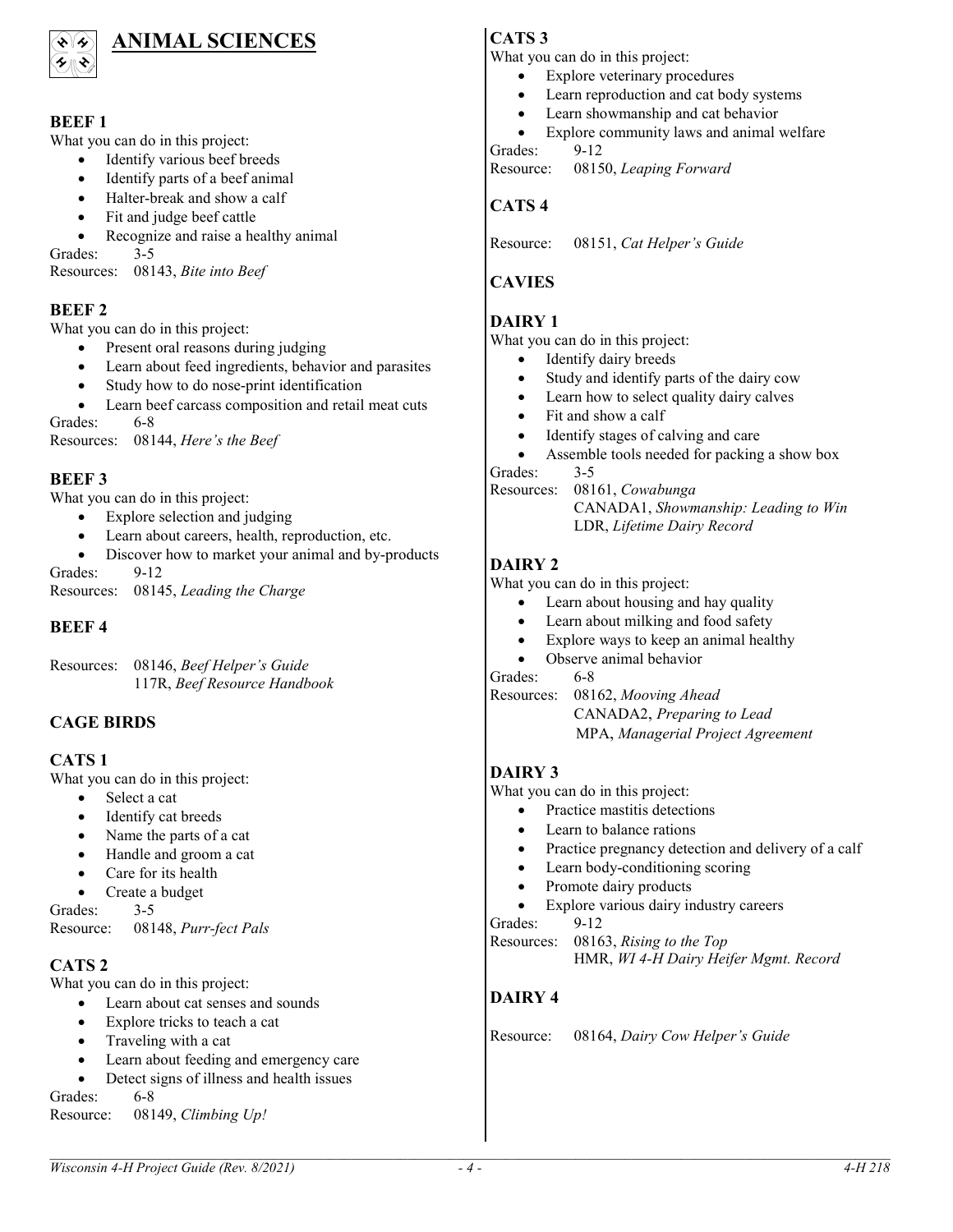#### **DOGS 1**

What you can do in this project:

- Learn basic skills for dog care and training
- Discover different dog breeds
- Study and identify dog body parts
- Learn how to keep a dog healthy and groomed Grades: 3-5

Resources: 08166, *Wiggles and Wags* 4H436, *The Basics of Training Your Dog*

### **DOGS 2**

What you can do in this project:

- Explore dog health and nutrition
- Discover genetic problems and population control
- Learn showmanship and training techniques
- Learn about show-ring ethics

Grades: 6-8

Resources: 08167, *Canine Connection* 4H439, *Dog Obedience – Novice & Beyond*

#### **DOGS 3**

What you can do in this project:

- Investigate responsible breeding
- Care for geriatric dogs
- Train service dogs
- Explore careers related to dogs<br>9-12

Grades: Resources: 08168, *Leading the Pack* 4H437, *A Guide to Showmanship*

### **DOGS 4**

Resources: 08169, *Dog Helper's Guide* 4H458, *4-H Dog Judging Guidelines*

#### **DOGS OBEDIENCE TRAINING**

### **EXOTIC ANIMALS**

# **DAIRY GOAT 1**

What you can do in this project:

- Gain hands-on experiences in the goat project
- Select, manage, fit and show goats
- Learn responsible goat ownership<br>3-5

Grades:

Resource: 08352, *Getting Your Goat*

# **DAIRY GOAT 2**

What you can do in this project:

- Learn to keep your goat healthy
- Feed your goat for maximum production
- Prepare for kidding
- Develop judging skills
- Learn how to milk a goat properly

Grades: 6-8

Resource: 08353, *Stepping Out*

# **DAIRY GOAT 3**

What you can do in this project:

• Learn about genetics, diseases and breeding

- Study body-condition scoring and linear appraisal
- Understand bio-security and prevention measures
- Gain leadership and explore career opportunities Grades: 9-12
- Resource: 08354, *Showing the Way*

# **DAIRY GOAT 4**

Resource: 08355, *Dairy Goat Helper's Guide*

### **MEAT GOAT 1**

What you can do in this project:

- Identify meat goat breeds and parts
- Learn to select a good animal
- Feed and care for a meat goat
- Develop a budget for a meat goat project
- Grades: 3-4

Resource: 07909, *Just Browsing*

# **MEAT GOAT 2**

What you can do in this project:

- Recognize meat goat diseases
- Select a veterinarian and purchase breeding stock
- Understand reproduction cycle and keep records
- Fit and show meat goats

Grades: 5-8

Resource: 07910, *Get Growing with Meat Goats*

# **MEAT GOAT 3**

What you can do in this project:

- Learn to control diseases
- Understand bio-security and quality assurance
- Formulate rations
- Evaluate goat pastures

Grades: 9-12

Resource: 07911, *Meating the Future*

Resource: 07912, *Meat Goat Helper's Guide*

# **PYGMY GOAT**

#### **HORSE 1**

What you can do in this project:

- Learn horse behavior and terms
- Study breeds and identify body parts
- Saddle, groom and bridle your horse
- Practice horse safety and horse selection

Grades: 3-5

Resources: 01518Y, *Giddy Up & Go* CO200, *Horses & Horsemanship* CO201, *Horse Science*

#### **HORSE 2**

What you can do in this project:

- Practice horsemanship and judging
- Understand horse selection and training
- Learn about tack, feeding and diseases
- Practice showing a horse and trail riding Grades: 6-8

Resource: 01519Y, *Head, Heart & Hooves*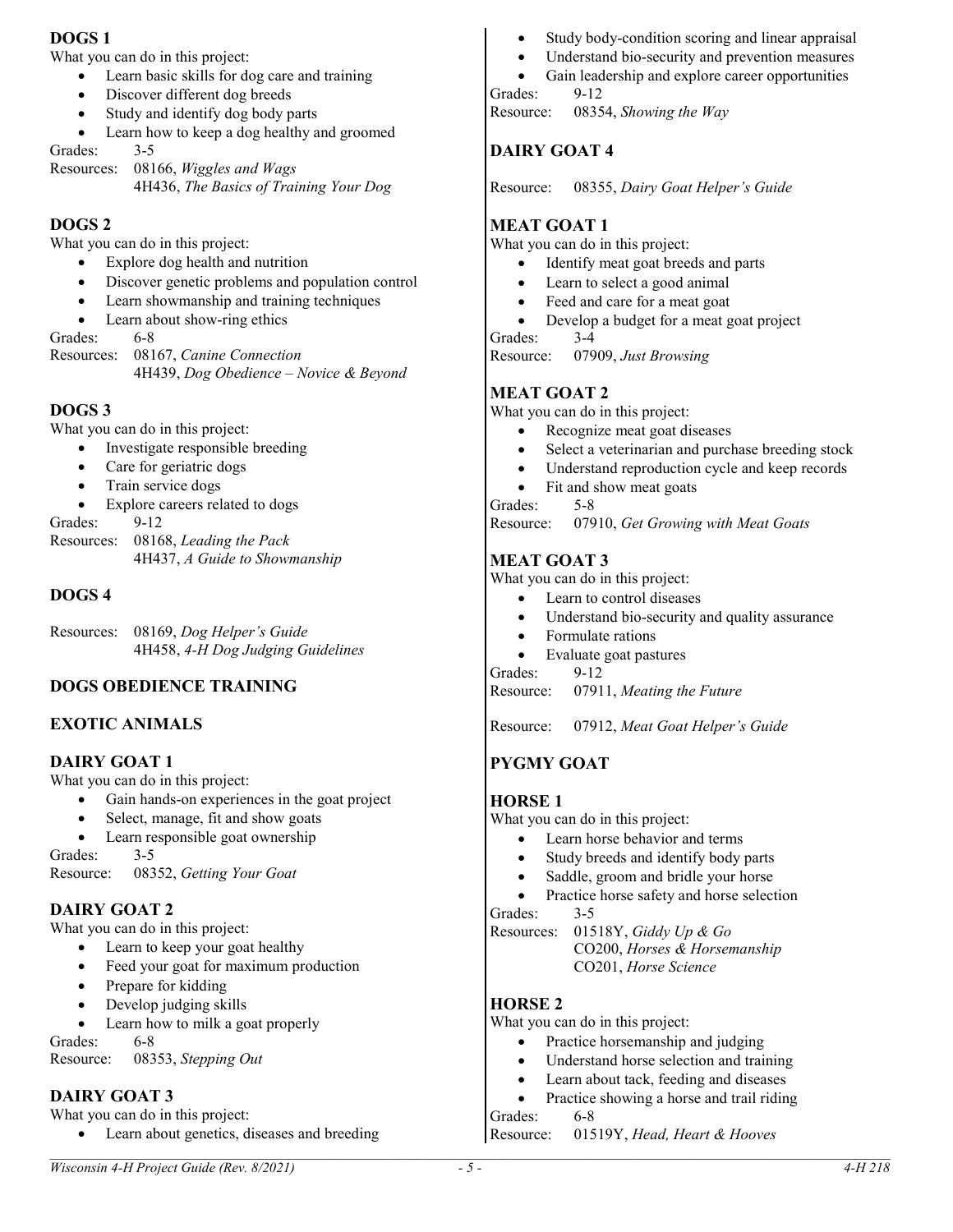#### **HORSE 3**

What you can do in this project:

- Explore horse breeding, genetics and heredity
- Understand horse diseases and prevention
- Learn about fencing, pasturing and housing
- Explore horse-related careers

Grades: 9-12

Resource: 01520Y, *Stable Relationships*

#### **HORSE 4**

What you can do in this project:

- Train a horse
- Practice a round-pen workout
- Learn English and Western style bridles
- Understand equitation and riding styles

Grades: 3-7

Resource: 01521Y, *Riding the Range*

#### **HORSE 5**

What you can do in this project:

- Learn to set goals
- Compare costs of show clothing
- Present your horse in showmanship classes
- Rate your showmanship skills
- Practice proper show ethics

Grades: 8-12 Resource: 01522Y, *Jumping to New Heights* Resources: 01523F, *Horse Helper's Guide*

#### **HORSELESS HORSE 1**

What you can do in this project:

- You do *not* need a horse in this project
- Explore horse behavior, terms and breeds
- Identify body parts
- Learn grooming, saddling and bridling
- Learn about safety and equipment

Grades: 3-5

Resource: 01518Y, *Giddy Up & Go*

#### **HORSELESS HORSE 2**

What you can do in this project:

- Learn about horsemanship
- Explore judging and oral reasons
- Learn selection, training and showing
- Practice trail riding skills

Grades: 6-8

Resource: 01519Y, *Head, Heart & Hooves*

#### **HORSELESS HORSE 3**

What you can do in this project:

- Explore horse breeding, genetics and heredity
- Understand horse diseases and prevention
- Learn about fencing, pasturing and housing
- Explore horse-related careers

Grades: 9-12

Resource: 01520Y, *Stable Relationships*

# **LLAMAS**

#### **PETS 1**

What you can do in this project:

- Explore your favorite pet or select a pet
- Identify pet body parts
- Learn to provide a safe environment
- Design a space for your pet

Grades:  $3-5$ 

Resource: 06359, *Pet Pals*

#### **PETS 2**

What you can do in this project:

- Explore animal digestion and feeding
- Shop for pet supplies
- Determine the animal's sex and proper health
- Study pet behavior and communication

Grades: 6-8

Resource: 06360, *Scurrying Ahead*

### **PETS 3**

What you can do in this project:

- Explore pet products
- Teach others about pets
- Understand how genetics work
- Explore animal welfare issues

Grades: 9-12

Resource: 06361, *Scaling the Heights*

### **PETS 4**

Resource: 06362, *Pet Helper's Guide*

#### **POULTRY 1**

What you can do in this project:

- Identify poultry breeds
	- Learn parts of the bird
- Learn parts and functions of the egg
- Learn how to select and handle poultry
- Fit and show poultry

Grades: 3-5

Resources: 06363, *Scratching the Surface* CIR878, *From Egg to Chick*

#### **POULTRY 2**

What you can do in this project:

- Observe a healthy flock
- Select and judge broilers
- Discover how an egg is formed
- Prevent poultry diseases
- Discover how chicks imprint

Grades: 6-8

Resources: 06364, *Testing Your Wings* A2880, *Chicken Breeds & Varieties*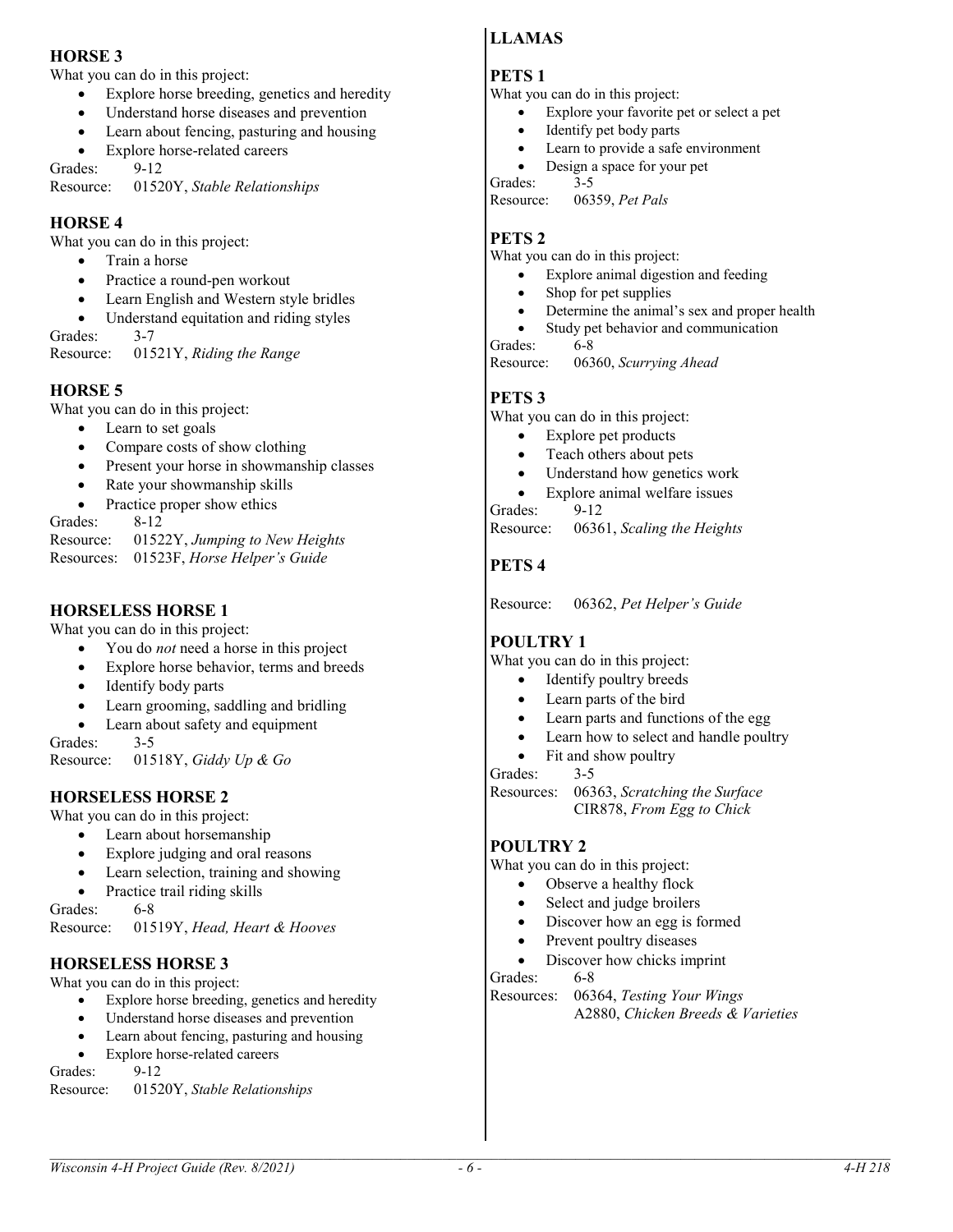#### **POULTRY 3**

What you can do in this project:

- Organize a judging clinic
- Manage a laying flock
- Discover qualities of eggs
- Handle poultry products safely
- Process a chicken

Grades: 9-12

Resources: 06365, *Flocking Together* MA, *Meat Animal Project Record* Resource: 06366, *Poultry Helper's Guide*

# **POULTRY BANTAMS**

What you can do in this project:

- Discover bantam breeds and breed characteristics
- Learn how to get started raising bantams
- Select and mate bantams
- Incubate and rear their young
- Learn to feed and house birds
- Fit and show bantams

Grades: 3-12

Resources: NCR209, *Bantams*

### **POULTRY EXOTIC BIRDS (Ostrich, Emu) POULTRY GAME BIRDS (Quail, Pheasant) POULTRY MARKET**

# **POULTRY PIGEONS**

What you can do in this project:

- Learn about buying, banding and feeding
- Understand about proper housing and behavior
- Learn about grooming and exhibiting

Grades: 3-12 Resource: 4H135, *Pigeons*

# **POULTRY TURKEYS**

What you can do in this project:

- Learn about buying poultry
- Prepare a brooding area
- Raise range turkeys
- Feed and water turkeys
- Identify diseases

Grades: 3-12

Resources: NCR060, *Small Turkey Flock Management*

# **POULTRY WATERFOWL**

What you can do in this project:

- Learn about waterfowl breeds and parts
	- Handle waterfowl properly
	- Select and prepare waterfowl for market
	- Incubate and exhibit waterfowl

Grades: 3-12

Resources: A3311, *Raising Waterfowl*

# **RABBITS 1**

What you can do in this project:

- Learn about selecting and handling rabbits
- Identify rabbit breeds and body parts

• Explore health issues and feeding Grades: 3-5 Resource: 08080, *What's Hoppening?*

**RABBITS 2**

What you can do in this project:

- Learn to select show rabbits
- Give oral reasons and judge rabbits
- Learn to tattoo
- Detect diseases
- Keep records of animals
- Grades: 6-8

Resource: 08081, *Making Tracks*

# **RABBITS 3**

What you can do in this project:

- Learn about breeding and genetics
- Design a rabbitry
- Market rabbits
- Learn about disease prevention and rabbit registration

Grades: 9-12

Resource: 08082, *All Ears*

# **RABBITS 4**

Resource: 08083, *Rabbit Helper's Guide*

# **RABBIT HOPPING**

#### **SHEEP 1**

What you can do in this project:

- Identify sheep breeds and body parts
- Observe sheep behavior
- Identify uses of wool and other by-products
- Fit and show sheep
- Grades: 3-5

Resources: 06367, *Lambs, Rams and You*

# **SHEEP 2**

What you can do in this project:

- Learn to identify sheep parasites
- Promote meat safety
- Judge wool
- Diagnose sheep diseases
- Use medications safely
- Explore careers

Grades: 6-8 Resources: 06368, *Shear Delight*

# **SHEEP 3**

What you can do in this project:

- Set sheep production goals
- Plan sheep related activities
- Market sheep products and teach others
- Plan a judging contest
- Explore careers  $9-12$

Grades: Resources: 06369, *Leading the Flock*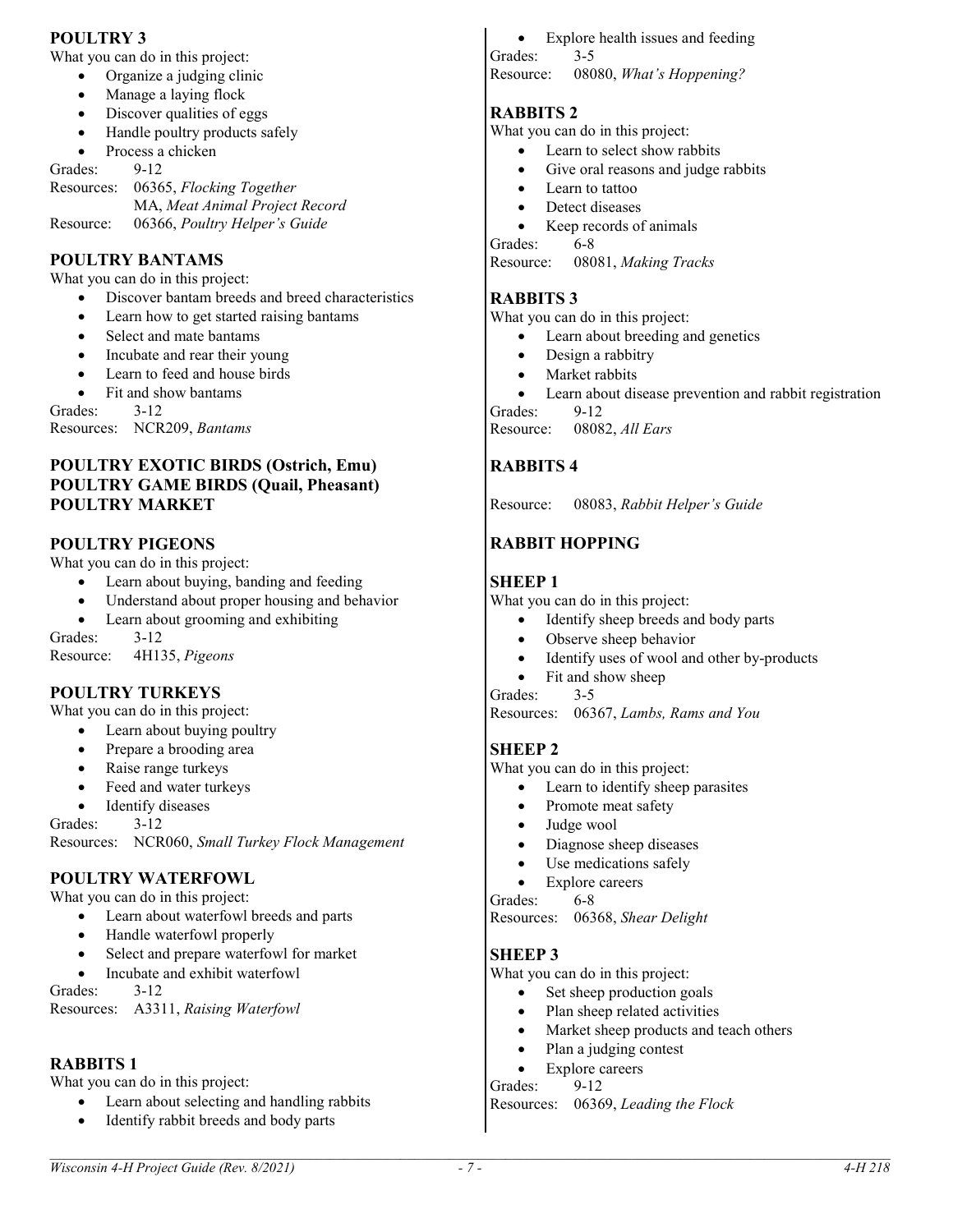#### **SHEEP 4**

| Resources: | 06370, Sheep Helper's Guide   |
|------------|-------------------------------|
|            | 194R, Sheep Resource Handbook |

#### **SMALL ANIMALS**

#### **SWINE 1**

What you can do in this project:

- Identify swine breeds, feeds and animal parts
- Practice judging market hogs
- Identify pork meat cuts
- Practice fitting and showing a hog

Grades: 3-5<br>Resources: 080 08065, *The Incredible Pig* 4H412, *Judging Breeding & Market Swine*

#### **SWINE 2**

What you can do in this project:

- Make a swine health care plan
- Identify diseases
- Assemble tack and pack a show box
- Plan and organize a facility expansion
- Complete a plan for a new pork product Grades: 6-8

Resources: 08066, *Putting the Oink in the Pig*

#### **SWINE 3**

What you can do in this project:

- Learn to make breeding and culling decisions
	- Judge a class of breeding gilts
	- Design a preventative herd health plan
- Manage a feeding program<br>9-12
- Grades:

Resources: 08067, *Going Whole Hog*

#### **SWINE 4**

Resources: 08068, *Swine Helper's Guide* 134R, *Swine Resource Handbook*

#### **TROPICAL FISH**

#### **VETERINARY SCIENCE 1**

What you can do in this project:

- Learn different breeds of animals
- Interpret animal behavior
- Identify feed nutrients

• Describe animal life stages and systems

Grades: 3-5

Resources: 08048, *From Airedales to Zebras*

#### **VETERINARY SCIENCE 2**

What you can do in this project:

- Create health records for your animal
- Conduct food safety experiments
- Discover importance of immunity and bio-security
- Consider ethics and animal welfare

Grades: 6-8

Resources: 08049, *All Systems Go*

### **VETERINARY SCIENCE 3**

What you can do in this project:

- Investigate the importance of genetics
- Understand diseases that spread from animals to humans
- Learn about diversity of veterinary careers

Grades: 9-12<br>Resources: 0805

08050, *On the Cutting Edge* 

Resources: 08051, *Veterinary Science Helper's Guide* 08744DD, *Animal Behavior* (digital download) 08745DD, *Animal Vital Signs* (digital download) 08746DD, *Disease Transmission* 08748DD, *Principles of Bio-Security* 08749DD, *Advanced Concepts in Animal Care*



#### **BOOKS ON THE MOVE COLLECTIONS - COIN**

#### **COMMUNICATIONS 1**

What you can do in this project:

- Engage in non-verbal, verbal and written activities
- Strengthen your personal communication skills
- Encrypt codes, write songs and give directions Grades:  $3-5$

Resource: 08644DD, *Communications: Module 1*

# **COMMUNICATIONS 2**

What you can do in this project:

- Learn to become a confident communicator
- Present oral reasons, plan and present speeches
- Practice making good first impressions

Grades: 6-8

Resource: 08645DD, *Communications: Module 2*

# **COMMUNICATIONS 3**

What you can do in this project:

- Polish your communication skills
- Explore communication careers
- Write résumés and interview for a job

Grades: 9-12

Resource: 08646DD, *Communications: Module 3*

Resources: COMM04, *Voices From the Past* COMM05, *It's All in the Family* COMM07, *Communication Activities for 4-H Clubs*

#### **COMPUTER GRAPHIC DESIGN**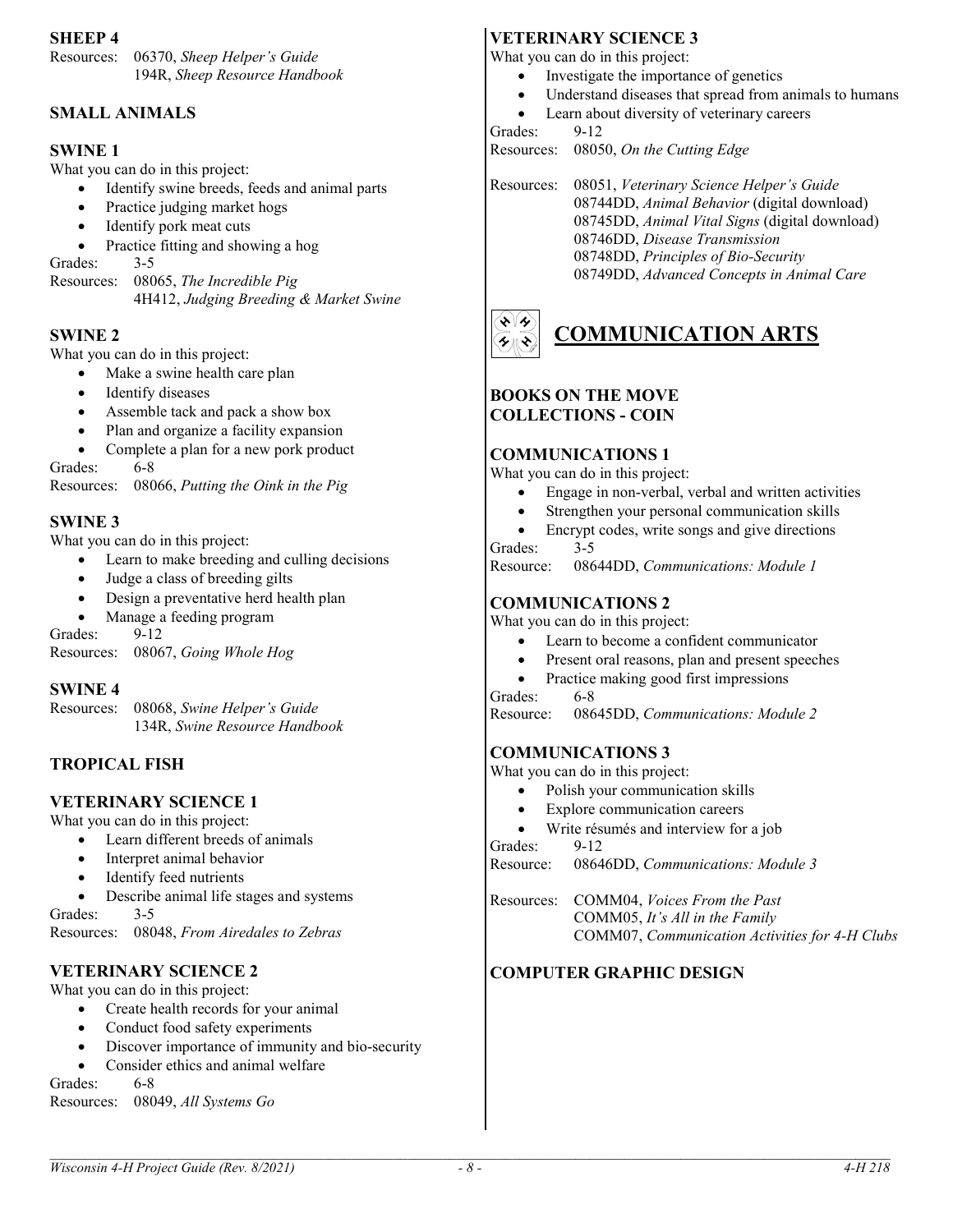#### **CREATIVE WRITING**

What you can do in this project:

- Explore language and creative expression
- Stimulate your creativity and self-expression
- Enrich your joy of book reading

Grades: 3-12

Resources: COMM01, *Creative Wordworking* COMM03, *Crazy About Books Reading Circle*

# **DEMONSTRATIONS**

# **SIGN LANGUAGE**

#### **SPEAKING**

What you can do in this project:

- Plan, practice and present an effective speech
- Gain confidence in public speaking

Plan, practice and present an effective demonstration Grades: 3-12

Resources: COMM02, *4-H Public Speakers Handbook* COMM06, *4-H Public Speaking Opportunities*



# **PERFORMING ARTS**

### **CLOWNING**

What you can do in this project:

- Discover the history of clowning
- Develop your own character
- Design your own makeup, costume and props

Grades: 3-12

Resource: 4H265, *Enter the Clowns*

#### **DANCE**

#### **JUGGLING**

What you can do in this project:

- Learn to select the right juggling ball
- Learn 3 steps to basic juggling

Grades: 3-12

Resource: 19083, *4-H Juggling with Andy Talen* (DVD in CES Media Collection)

#### **MUSIC**

What you can do in this project:

- Gain a greater appreciation for music
- Explore different ways to participate
- Listen, perform and compose various types of music
- Teach others and make instruments

Grades: 3-12

Resource: 4H620MP, *Youth and 4-H Music Project Guide*

#### **PUPPETRY**

### **THEATRE ARTS 1**

What you can do in this project:

- Study acting, sound, movement, voice and speech
- Learn different ways to play a scene
- Try pantomime, clowning and improvisation Grades:  $3-5$ <br>Resource: 084
- 08445, *Theatre Arts Beginner* 08448Y*, Theatre Arts Journal*

#### **THEATRE ARTS 2**

What you can do in this project:

- Become a puppeteer
- Investigate the history of puppets
- Explore types of puppets and puppet characters
- Use puppets in community service work
- Plan and present a puppet show

Grades: 6-8

Resource: 08446, *Theatre Arts Intermediate* 08448Y*, Theatre Arts Journal*

#### **THEATRE ARTS 3**

What you can do in this project:

- Study costumes, makeup, stage sets, props and sound
- Learn stage management
- Create sounds and disguises
- Make up your own character and bring it to life

Grades: 9-12

Resource: 08447, *Theatre Arts Advanced* 08448Y*, Theatre Arts Journal*

# **THEATRE ARTS 4**



# **ART 1**

What you can do in this project

- Learn art through cutting, pasting and drawing
- Explore sculpting and constructing with fibers
- Paint and print using different materials

Grades: 3-6

Resources: 4H592, *Get Started in Art Curriculum*

#### **ART 2**

What you can do in this project:

- Explore art techniques, culture and history of art
- Learn artistic challenges in drawing, fiber arts and sculpting
- Develop graphic design techniques

Grades: 7-12

Resources: 08140, *Advanced Visual Arts: Sketchbook Crossroads* 08141, *Advanced Visual Arts: Portfolio Pathways*

# **ART 3**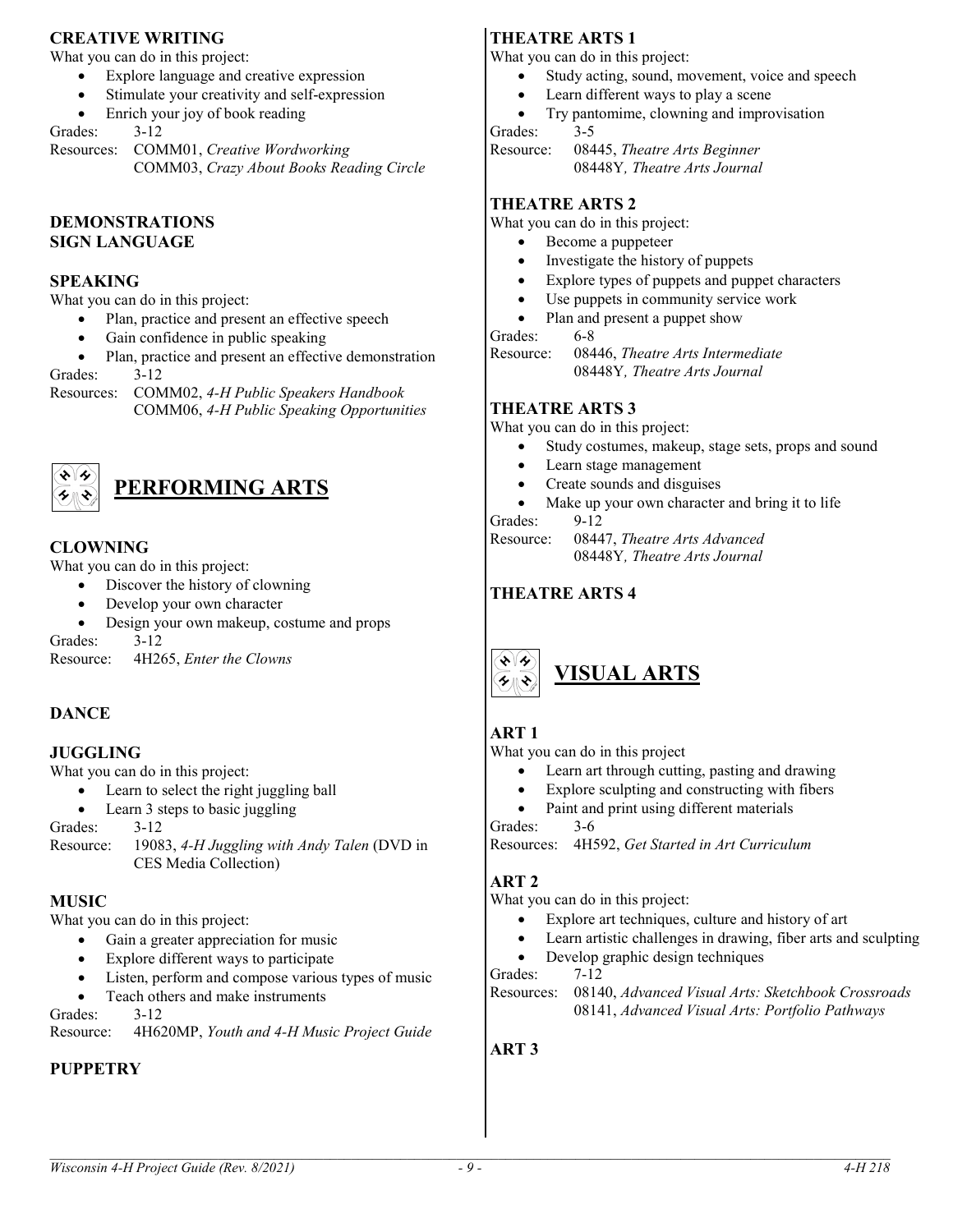#### **ART - CELEBRATE ART ART IN YOUR FUTURE BASKETRY BEADWORK**

#### **BLOCK PRINTING**

What you can do in this project:

- Design and cut blocks from different materials
- Print designs on cloth and paper
- Create your own original designs

Grades: 5-12

Resource: 4H156, *Block Printing Member Guide*

Resource: CIR008, *Block Printing Leader Guide*

**CALLIGRAPHY CANDLE MAKING CERAMICS COLLAGES CREATIVE/CROSS STITCHERY DECORATIVE BOXES DECORATIVE WREATHS DECOUPAGE**

#### **DRAWING & PAINTING**

What you can do in this project:

- Learn to draw with pencil, chalk, crayon, etc.
- Learn to blend and shade
- Make surface rubbings
- Paint with watercolor, oil and acrylics
- Mix colors
- Mat and frame your artwork<br> $3-12$

Grades:

Resource: 4H169, *Drawing & Painting*

**FIBER ARTS FLOWER CRAFTS FOLK ARTS GLASSWORK HANDMADE DOLLS JEWELRY MAKING**

#### **LEATHERCRAFT**

What you can do in this project:

- Learn about the characteristics and uses of leather
- Use tools and equipment
- Make patterns and original designs
- Explore various leathercraft techniques

Grades: 3-12

**LIQUID EMBROIDERY MACRAMÉ MOSAICS ORNAMENTS**

#### **METAL ENAMELING**

What you can do in this project:

- Try enameling earrings, pins and other jewelry
- Learn to attach fasteners
- Create original designs and patterns

Grades: 5-12<br>Resource: 4H1:

Resource: 4H158, *Metal Enameling Members Guide*

Resource: *CIR009, Metal Enameling Leader Guide*

#### **NEEDLEPOINT PAPER ART**

#### **PHOTOGRAPHY 1**

What you can do in this project:

- Explore the camera and learn to use it properly
- Learn the basics of lighting and composition
- Learn the use of different light sources
- Shoot photos that tell a story  $3-5$

Grades:

Resource: 01920Y, *Photography Basics*

#### **PHOTOGRAPHY 2**

What you can do in this project:

- Learn about camera adjustments
- Learn about film speed, shutter speed and aperture
- Take silhouettes, candids, action shots and others Grades: 6-8

Resource: 01903Y, *Next Level Photography*

#### **PHOTOGRAPHY 3**

What you can do in this project:

- Learn about wide-angle and telephoto lenses
- Explore the use of light meters and studio lighting
- Experiment with special effect photos
- Take still life photos and portraits

Grades: 9-12

Resource: 01904Y, *Mastering Photography*

**PLASTERCRAFT POSTERS**

**FUZZY POSTERS POTTERY PRIMITIVE ART PRINT MAKING ROCK ART RUBBER STAMPING RUG HOOKING SCRAPBOOKING SCULPTY CLAY SOAP CARVING SOAP MAKING STENCIL PAINTING STRING/WIRE ART STUFFED ANIMALS TIE DYING**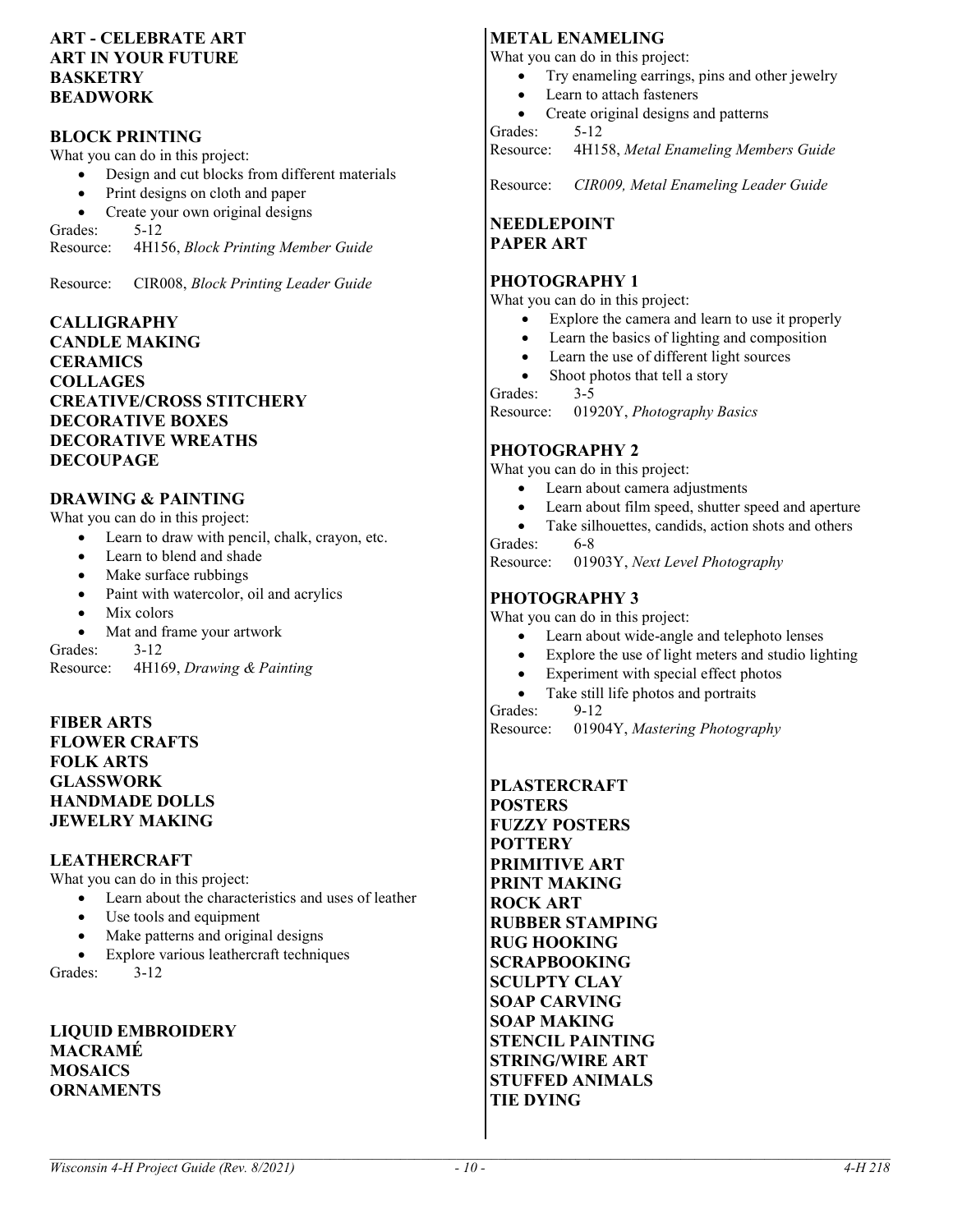#### **VIDEOGRAPHY**

What you can do in this project:

- Learn storytelling, editing and lighting
- Experiment with camera handling and editing
- Learn to plan a project with the use of sound and titles
- Show and review your production

Grades: 6-12

Resource: DVDFILM, *4-H Filmmaking Workshop* (DVD) IS401, *Action! Making Videos & Movies*

#### **WEAVING WEARABLE ART WOOD ART WOOD BURNING**



# **FAMILY, HOME & HEALTH**

#### **BOWLING CHILD DEVELOPMENT**

#### **HOME ENVIRONMENT 1**

What you can do in this project:

- Learn about home care
- Learn to sand and finish a simple wood item
- Make small home decorative items for the home
- Explore the world of home interior design

Grades: 3-5

Resource: 4H425, *Exploring Your Home*

#### **HOME ENVIRONMENT 2 HOME ENVIRONMENT 3**

#### **HOME ENVIRONMENT 4**

What you can do in this project:

- Focus on the application of design fundamentals
- Learn about purchasing furnishings for the home
- Restore or make a heritage item  $10-12$

Grades:

Resource: 4H465, *In My Home*

#### **HOME ENVIRONMENT 5**

#### **FUN & FITNESS**

#### **HEALTH 1**

What you can do in this project:

- Practice first-aid skills to treat basic injuries
- Learn how to respond to someone who is choking
- Assemble a first-aid kit

Grades: 3-5

Resource: 08174, *First Aid in Action* 08380*, Health Rocks! Curriculum 1 – Beginning* 

#### **HEALTH 2**

What you can do in this project:

• Identify your personal talent areas in health care

- Explore hygiene, nutrition and physical activities
- Share what you learn with others

Grades: 6-8

Resource: 08175, *Staying Healthy* 08381*, Health Rocks! Curriculum 2 – Intermediate* 4H359*, Your Thoughts Matter: Navigating Mental Health*

#### **HEALTH 3**

What you can do in this project:

- Design your own fitness plan
- Track your plan and review your progress
- Interview individuals in the health and fitness fields

Grades: 9-12

Resource: 08176, *Keeping Fit* 4H359*, Your Thoughts Matter: Navigating Mental Health*

### **INTERGENERATIONAL PROGRAMS**

What you can do in this project:

- Learn to understand older people better
- Let them share their stories and experiences
- Explore what happens as you grow older

Grades: 5-12

Resource: NCR591, *Walk in My Shoes Member Guide*

#### **INTERGENERATIONAL PROGRAMS LDR**

Resource: NCR548, *Walk in My Shoes Leader Guide*

# **SOFTBALL**



# **CONSUMER EDUCATION**

# **CONSUMER SAVVY 1**

What you can do in this project:

- Learn your shopping style
- Use the yellow pages to find goods and services
- Know the difference between wants and needs
- Write a savings and spending plan
- Start a savings account

#### Grades: 3-5

Resource: 08030DD, *The Consumer in Me*

#### **CONSUMER SAVVY 2**

What you can do in this project:

- Identify your personal spending values
- Understand advertising appeal and its affects
- See how peer pressure can influence your purchases
- Understand the risks of shopping on the Internet Grades: 6-9

Resource: 08031DD, *Consumer Wise*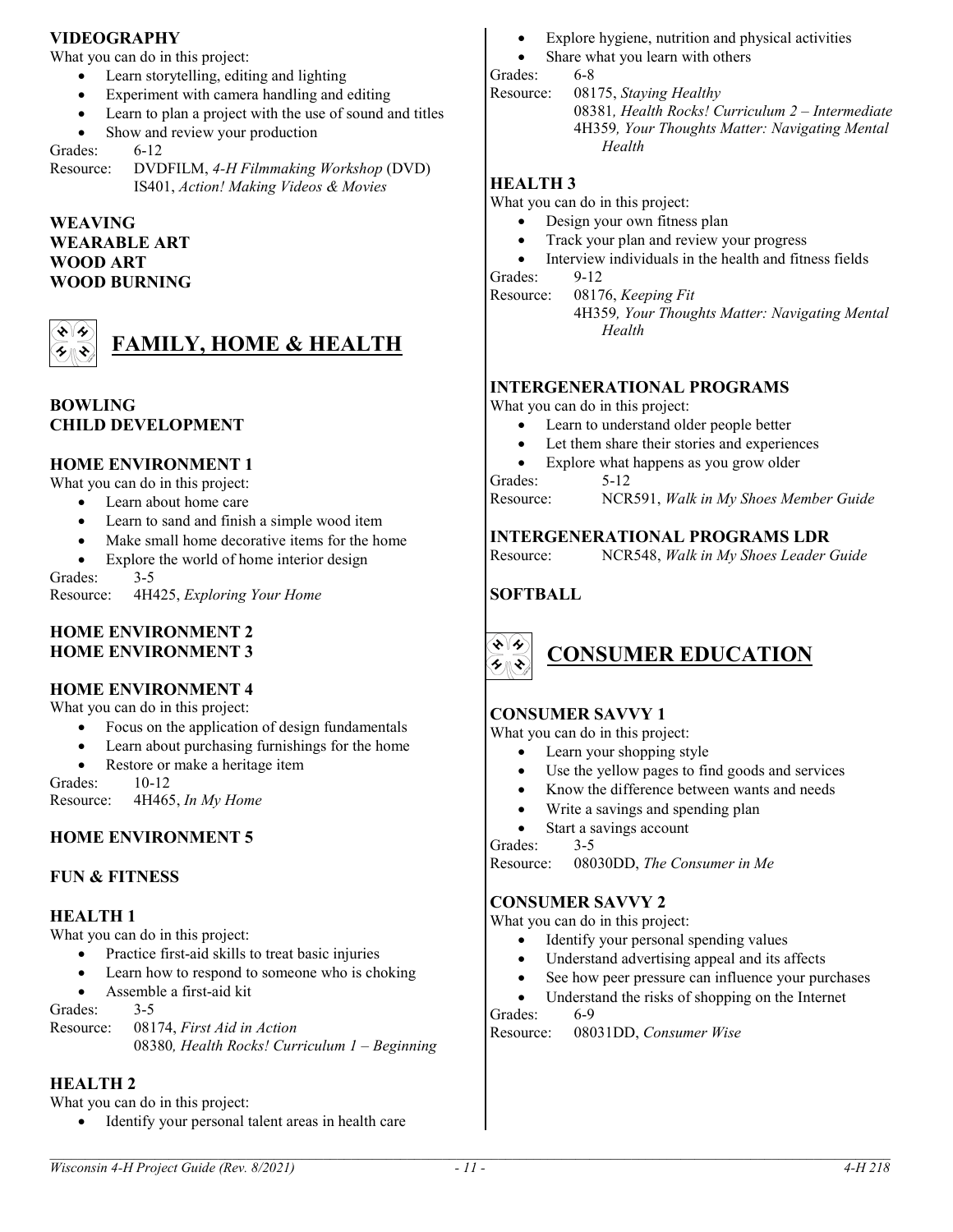#### **CONSUMER SAVVY 3**

What you can do in this project:

- Define consumer responsibilities and ethics
- Understand your consumer rights
- Use comparison shopping techniques
- Understand the costs of owning a vehicle

Grades: 10-12

Resource: 08032DD, *Consumer Roadmap*

Resource: 08033DD, *Consumer Savvy Helper's Guide*

#### **ENTREPRENEURSHIP**

What you can do in this project:

- Practice the skills needed to be an entrepreneur
- Explore businesses, products, marketing and pricing

• Create a business plan and start your own business Grades: 7-12

Resource: 08035DD, *Entrepreneurship: Be the E*

Resource: 08036, *Entrepreneurship Helper's Guide*

#### **PERSONAL FINANCE 1**

What you can do in this project:

- Learn money management skills
- Learn how to live on a budget

Grades: 6-8

Resource: 07710DD, *Money FUNdamentals*

### **PERSONAL FINANCE 2**

What you can do in this project:

- Learn about wants and needs, values and goal setting
- Explore ways to use and save money
- Learn the benefits and drawbacks of credit
- Survey and select financial services

Grades: 9-12

Resource: 07711DD, *Money Moves*

Resource: 07712, *Financial Champions Helper's Guide*

#### **WORKFORCE READINESS**

What you can do in this project:

- Explore what it takes to get your first job
- Discover how to assess job possibilities in the community
- Create job scenarios
- Recognize your learning styles and personal qualities

Grades: 6-9

Resource: 08561, *Build Your Future Youth Notebook*

Resource: 08562, *Build Your Future Facilitator's Guide*



#### **BREADS CAKE DECORATING CANDY MAKING**

# **FOOD PRESERVATION 1**

What you can do in this project:

- Learn the basics of preserving food safely
- Use UW-Extension Safe Food Preservation Series
- Grades: 6-12
- Resources: B0430, *Canning Fruits Safely*
	- B1159, *Canning Vegetables Safely* B2909, *Making Jams, Jellies & Fruit Preserves*
	- B3278, *Freezing Fruits & Vegetables*

#### **FOOD PRESERVATION 2**

#### What can I do in this project:

- Continue learning food preservation techniques
- Use UW-Extension Safe Food Preservation Series Grades: 6-12
- Resources: B2267, *Homemade Pickles & Relishes* B2605, *Tomatoes Tart & Tasty* B3345, *Canning Meat, Wild Game, Poultry & Fish* B3570, *Canning Salsa Safely*

#### **FOOD PRESERVATION 3**

#### **FOODS & NUTRITION 1**

What you can do in this project:

- Learn what is good to eat and how to fix simple foods
- Fix pizza, pancakes, fruit kabobs and granola bars
- Explore why calcium is important to our bodies
- Understand TV commercial messages about food

Resource: 07144DD, *Six Easy Bites*

#### **FOODS & NUTRITION 2**

What you can do in this project:

- Make main dishes, e.g., meatballs, pasta and salads
- Learn to make basic muffins and biscuits
- Learn to change recipes
- Reduce fat content in recipes
- Discover how to store fruit and vegetables

Grades: 5-6

Grades: 3-4

Resource: 07146DD, *Tasty Tidbits*

#### **FOODS & NUTRITION 3**

What you can do in this project:

- Learn to evaluate nutrition information and fad diets
- Develop your own exercise program
- Learn how to cook different cuts of meat
- Learn to divide large-quantity packages for family use
- Make baked chicken, breadsticks and stir-fried vegetables

Grades: 7-9

Resource: 07148DD, *You're the Chef*

#### **FOODS & NUTRITION 4**

What you can do in this project:

- Learn how to make jelly, bake fish and marinate meat
- Conduct a food activity with young children
- Learn to divide recipes and make substitutions
- Plan menus on a budget

Grades: 10-12

Resource: 07150DD, *Foodworks*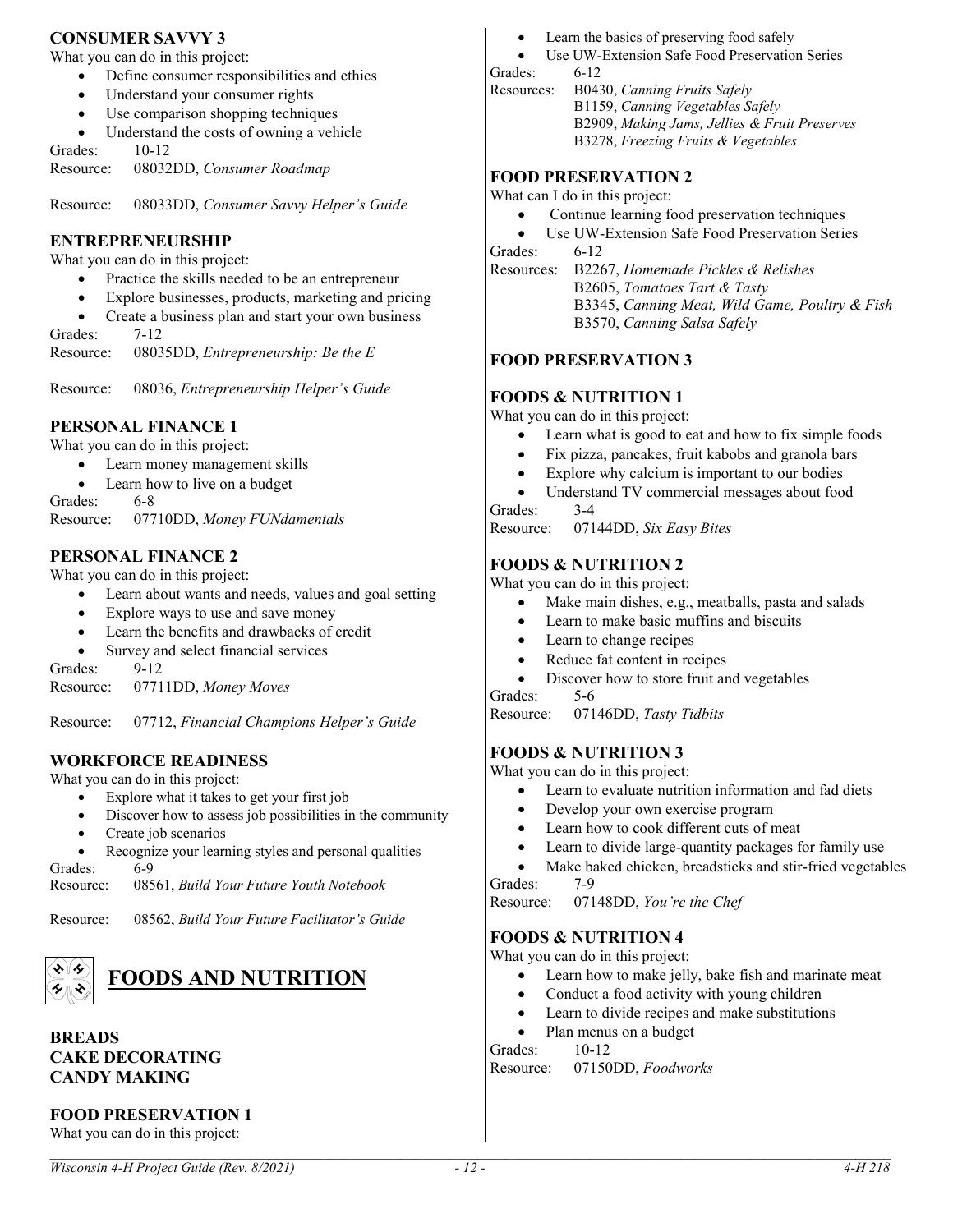#### **FOODS & NUTRITION 5**

Resource: 07730DD, *Foods Curriculum Helper's Guide*

#### **MICROWAVE**



# **CLOTHING AND TEXTILES**

#### **CLOTHING 1**

What you can do in this project:

- Identify sewing tools and machine parts
- Thread a sewing machine and identify fabrics
- Select and purchase a pattern
- Sort clothes for laundry and remove stains
- Donate a sewing project

Grades: 3-5

Resources: 08060, *Under Construction* 4H2210*, FUNdamentals: STEAM Clothing 1*

#### **CLOTHING 2**

What you can do in this project:

- Identify types of fabric constructions
- Sew different buttonholes and seam finishes
- Use pressing tools and thread a serger
- Research different laundry products

Grades: 6-8

Resource: 08061, *Fashion Forward* 4H2220*, Simply Sewing: STEAM Clothing 2*

### **CLOTHING 3**

What you can do in this project:

- Use specialized sewing tools or equipment
- Combine patterns to create a design
- Create outdoor wear
- Design and embellish a garment
- Use a computer to print on fabric

Grades: 9-12

Resource: 08062, *Refine Design* 4H2230*, A Stitch Further: STEAM Clothing 3* 4H2240*, Maker's Guide: STEAM Clothing* 4H2260*, Beyond the Needle: STEAM Clothing*

Resource: 08063, *Sewing Expressions Helper's Guide*

#### **CROCHETING**

#### **KNITTING 1**

What you can do in this project:

- Discover what to consider when buying yarn or tools
- Learn knitting and finishing techniques
- Correct knitting errors
- Learn how to care for your knitted items

Grades: 3-12

Resource: CC1402, *Knitting Made Easy*

#### **KNITTING 2**

**KNITTING 3**

**QUILTING WOOL SPINNING**



#### **AUTOMOTIVE**

#### **BICYCLES – ENG & TECH 1**

What you can do in this project:

- Learn the essentials for getting started safely
- Explore the basics toward lifelong cycling
- Learn safety, road rules and planning for a pleasant ride

Grades: 3-4

Resource: 08334, *Bicycling for Fun*

#### **BICYCLING – ENG & TECH 2**

What you can do in this project:

- Choose a bike that's right for you
- Practice bike maintenance
- Learn road rules
- Grades: 4-6

Resource: 08335, *Wheels in Motion*

# **BICYCLING – ENG & TECH 3**

Resources: 08336, *Bicycle Helper's Guide* 08399, *Bicycle Fix It! (DVD)*

#### **COMPUTERS 1**

What you can do in this project:

- Learn about hardware, software and components
- Explore how computers work
- Learn the various programs and their features
- Visit the project's interactive website

Grades: 3-5

Resource: 08346, *Newbie Know How* 01606Y*, Comp. Science & Programming with Scratch: 1*

#### **COMPUTERS 2**

What you can do in this project:

- Build and repair a computer
- Identify the components and how they work together
- Learn to upgrade and create connections
- Install operating systems

Grades: 6-8

Resource: 08347, *Inside the Box*

01801Y*, Comp. Science & Programming with Scratch: 2*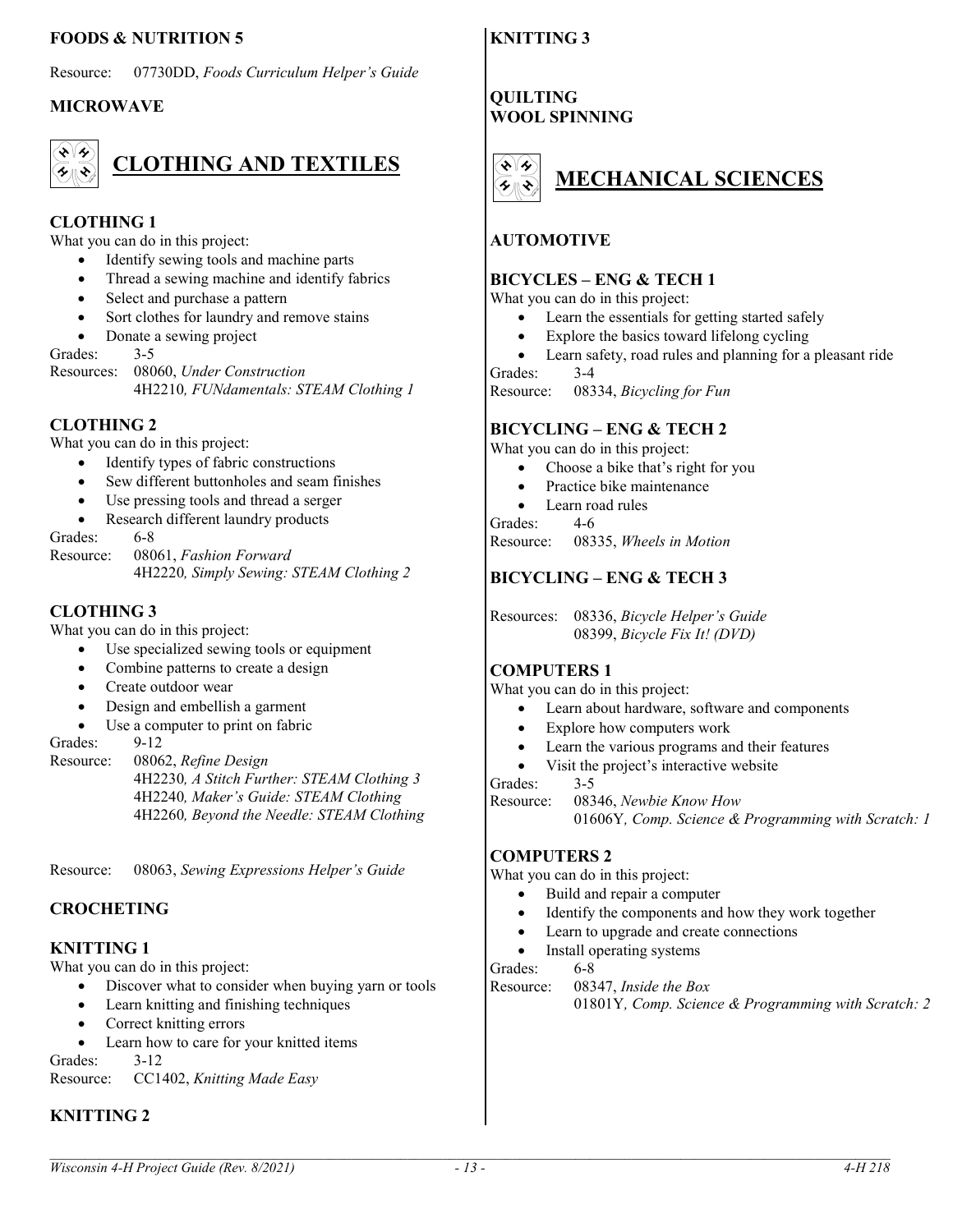#### **COMPUTERS 3**

What you can do in this project:

- Discover how to create and manage networks
- Make decisions about network management
- Explore security issues and troubleshooting Grades: 9-12

Resource: 08348, *Peer to Peer* 01802Y*, Comp. Science & Programming with Scratch: 1*

Resource: 08349, *Teens Teaching Tech* 01607Y*, Comp. Science & Programming with Scratch: Level 1 Facilitator Guide*

#### **ELECTRICITY 1**

What you can do in this project:

- Understand how to use electricity
- Identify electrical materials
- Wire a simple circuit
- Build a compass, flashlight, switch and electric motor

Grades: 4-5

Resource: 06848, *Magic of Electricity*

#### **ELECTRICITY 2**

What you can do in this project:

- Work with electrical equipment
- Learn to read circuit diagrams
- Build a circuit and measure voltages
- Communicate in Morse code<br>6-7
- Grades:

Resource: 06849, *Investigating Electricity*

### **ELECTRICITY 3**

What you can do in this project:

- Develop a basic electrical tool and supply kit
- Understand the symbols on wires and cables
- Locate your home wiring system

Grades: 8-9

Resource: 06850, *Wired for Power*

# **ELECTRICITY 4**

What you can do in this project:

- Identify electrical and electronic parts and devices
- Learn how to solder and prepare parts for assembly
- Assemble a circuit using a transistor

Grades: 10-12

Resource: 06851, *Entering Electronics*

Resource: 06852, *Electric Excitement Helper's Guide*

**FLYING HANDYMAN LEGOS MAINTENANCE & REPAIR MECHANICAL SCIENCES MODEL CARS MODEL RAILROAD MODEL ROCKETRY OFF-HIGHWAY VEHICLES RADIO-CONTROLLED PLANE**

#### **REMOTE-CONTROLLED CARS SCALE MODELS**

# **SMALL ENGINES 1**

What you can do in this project:

- Learn the basics of small engines
- Explore external engine parts and tools
- Identify the uses of small engines and safety issues Grades: 3-5

Resource: 08186, *Crank It Up!*

#### **SMALL ENGINES 2**

What you can do in this project:

- Explore the internal parts of engines
- Learn about engine sizes and safety issues
- Explore different jobs related to small engines

Grades: 6-8

Resource: 08187, *Warm It Up!*

#### **SMALL ENGINES 3**

What you can do in this project:

- Tear down and rebuild an engine
- Learn to use diagnostic tools
- Research rules and regulations in using small engines

Grades: 9-12

Resource: 08188, *Tune It Up!*

Resource: 08189, *Small Engines Helper's Guide*

#### **SNOWMOBILING**

#### **TRACTORS 1**

What you can do in this project:

- Learn and identify parts of the tractor
- Understand the basics of tractor maintenance
- Learn about different fuels and engine cooling systems
- Research different safety features and learn safety rules
- Grades:  $3-4$  (little or no experience)

Resource: 4H961, *Starting Up: Getting to Know Your Tractor*

#### **TRACTORS 2**

What you can do in this project:

- Practice farm and tractor safety
- Understand the mechanics of engines
- Identify accessory equipment
- Learn the functions of different operational systems Grades:  $5-6$  (little or no experience)
	- 5-6 (little or no experience)

Resource: 4H962, *Tractor Operations: Gearing Up for Safety*

#### **TRACTORS 3**

What you can do in this project:

- Learn types of oil systems and fuel safety
- Learn how to hook on a PTO unit
- Learn tractor and machinery maintenance
- Grades: 7-9 (some prior experience)
- Resource: 4H963, *Moving Out: Learning About Your Tractor & Farm Machinery*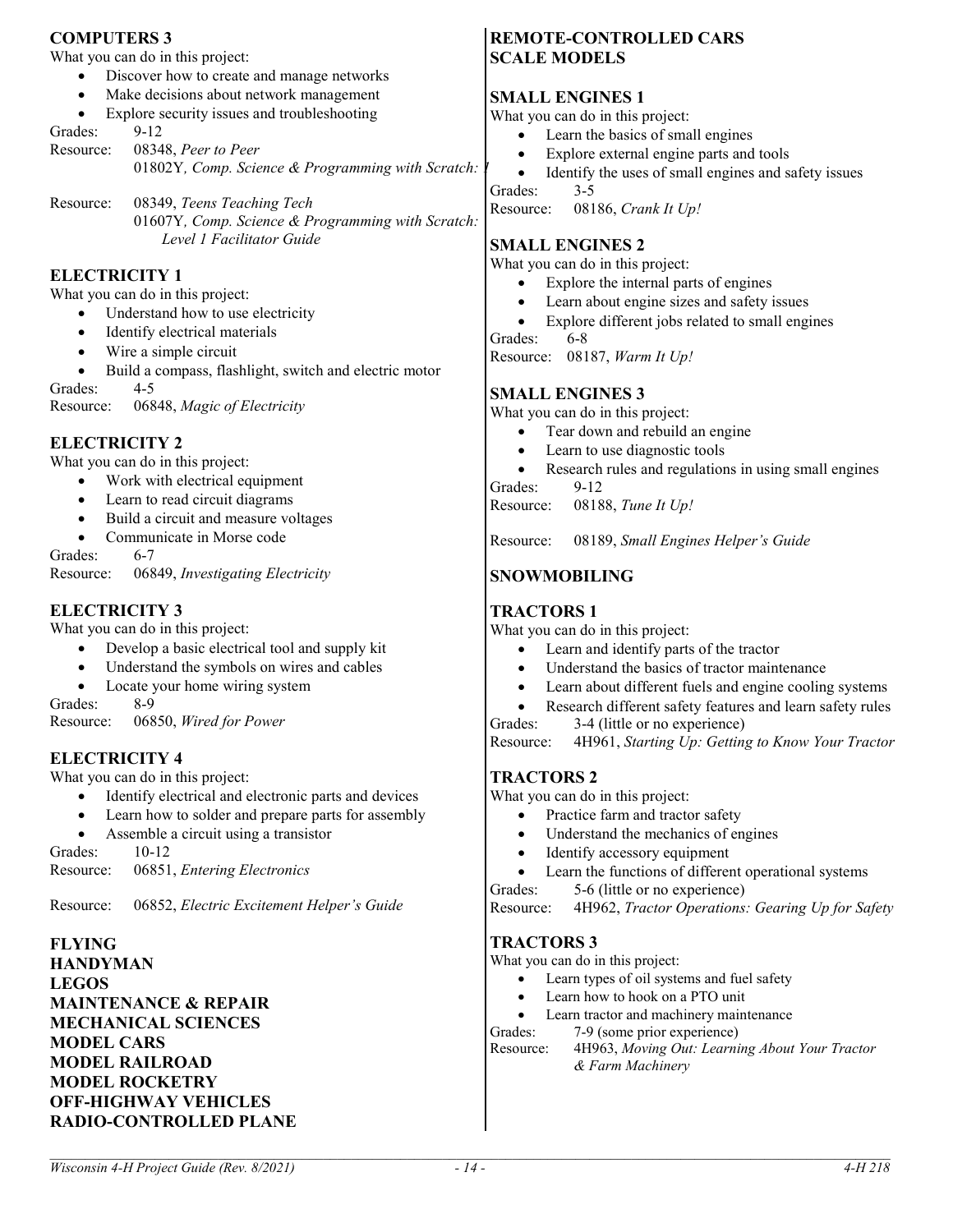#### **TRACTORS 4**

What you can do in this project:

- Focus on safety and maintenance
- Identify and work with operational systems
- Grades: 10-12 (some prior experience)
- Resource: 4H964, *Learning More: Learning About Agricultural Tractors & Equipment*

#### **TRACTOR CERTIFICATION WELDING**

#### **WOODWORKING 1**

What you can do in this project:

- Learn safety practices when working with wood and tools
- Use various hand tools, e.g., hammer and saw
- Identify types of nails and wood
- Sand and paint a piece of wood

Grades: 3-4

Resource: 06875, *Measuring Up*

#### **WOODWORKING 2**

What you can do in this project:

- Identify functions of various tools
- Practice safety techniques
- Select a project to build, e.g., birdhouse or foot stool
- Use a screwdriver and combination square

Grades: 4-6

Resource: 06876, *Making the Cut*

#### **WOODWORKING 3**

What you can do in this project:

- Compare different types of hinges
- Enlarge scale-drawn woodworking plans
- Use a hand plane and build a laminated cutting board
- Compare different grades of plywood<br>6-8

Grades:

Resource: 06877, *Nailing It Together*

#### **WOODWORKING 4**

What you can do in this project:

- Use a table saw, router, powered circular saw and sander
- Learn to make more difficult joints
- Evaluate exotic and veneer woods
- Create inlays and overlays
- Test various adhesives

Grades: 9-12

Resource: 06878, *Finishing Up*

# **WOODWORKING 5**

Resource: 06879, *Woodworking Helper's Guide*

#### ৻ৡ৾∣৵ **NATURAL RESOURCES &** ゞ **ENVIRONMENTAL EDUCATION**

#### **ADVENTURES**

#### **AQUATIC SCIENCE ASTRONOMY**

#### **BACKPACKING & HIKING 1**

What you can do in this project:

- Plan a day hike, select items and plan the food
- Learn to organize and pack a backpack
- Select appropriate clothing
- Prepare a first-aid kit
- Learn to use a compass
- Prepare for dangerous weather
- Grades: 3-5

Resource: 08043, *Hiking Trails*

#### **BACKPACKING & HIKING 2**

What you can do in this project:

- Plan a camping trip
- Select equipment, including shelter
- Plan a camping trip menu and prepare supplies
- Practice "Leave No Trace" principles while hiking
- Study various organism habitats
- Grades: 6-8

Resource: 08044, *Camping Adventures*

#### **BACKPACKING & HIKING 3**

What you can do in this project:

- Select group backpacking gear including a tent
- Design a non-tent backpacking shelter
- Develop a personal conditioning program
- Learn to orient a map and use triangulation

Grades: 9-12

Resource: 08045, *Backpacking Expeditions*

Resource: 08046, *Outdoor Adventures Helper's Guide*

**BEES BICYCLING – ENVIRON ED BIRDS CAMPING CANOEING CONSERVATION CROSS COUNTRY SKIING DOWNHILL SKIING**

#### **ENTOMOLOGY (INSECTS) 1**

What you can do in this project:

- Learn about insects, their behavior and life history
- Discover the parts of an insect's body
- Collect and compare insects
- Explore how insects communicate and move

Grades: 3-5

Resource: 08440, *Teaming with Insects: Level 1* 08392*, Project Butterfly Wings Youth Guide*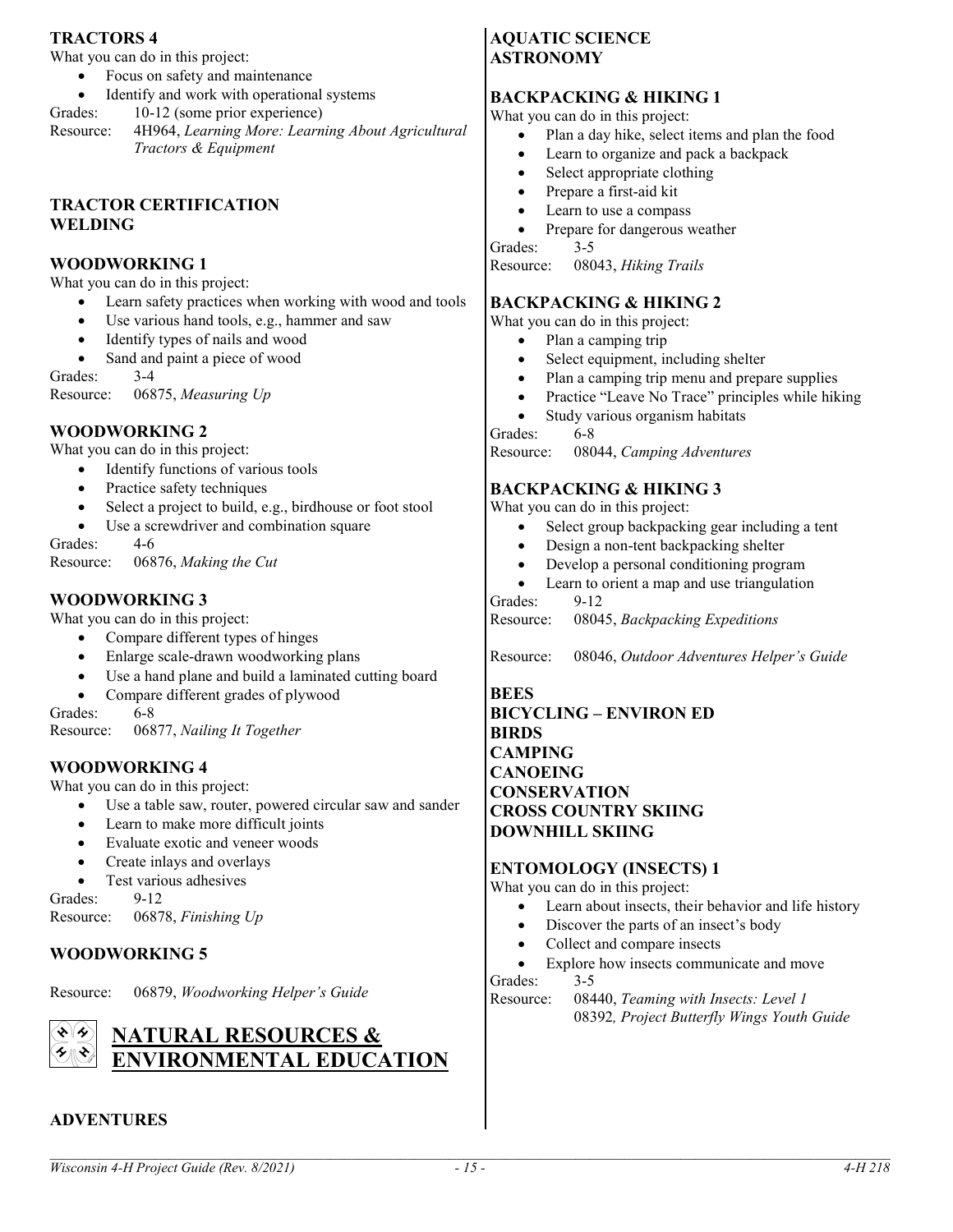#### **ENTOMOLOGY (INSECTS) 2**

What you can do in this project:

- Learn how an insect protects itself
- **Explore** insect habitats
- Create an insect display
- Build an insect extractor
- Investigate entomology careers

Grades: 6-8

Resource: 08441, *Teaming with Insects: Level 2* 08392*, Project Butterfly Wings Youth Guide*

# **ENTOMOLOGY (INSECTS) 3**

What you can do in this project:

- Raise and study mealworms and mosquitoes
- Observe a colony of ants
- Make an insect identification key
- Record and collect aquatic insects
- Explore various gardens and habitats

Grades: 9-12

Resource: 08442, *Teaming with Insects: Level 3*

Resource: 08444, *Teaming with Insects Facilitator's Guide* 08393*, Project Butterfly Wings Facilitator Guide*

#### **EXPLORING YOUR ENVIRONMENT 1**

What you can do in this project:

- Explore the four elements of life: sun, air, water and soil
- Use your senses to explore the environment
- Connect to the environment through plants and animals
- Learn how the environment is affected by pollution

Grades: 5-7

Resource: 08411, *Earth's Capacity*

# **EXPLORING YOUR ENVIRONMENT 2**

# **EXPLORING YOUR ENVIRONMENT 3**

What you can do in this project:

- Explore the world of biotechnology
- Learn the features of insect creatures
- Begin to understand biodiversity
- Learn what climate has to do with the way we live

Grades: 11-12

Resource: 08410, *Ecosystems Services*

Resources: 08412, *Exploring Your Environment Facilitator Guide* PUB-CE-456, *Education Connection* PUBL-ER-001, *WI Endangered & Threatened Species*

#### **FISHING 1**

What you can do in this project:

- Identify types of tackle
- Organize a tackle box
- Identify different types of bait and fish in your area
- Learn to take proper care of your catch

Grades: 3-5

Resource: 07598, *Take the Bait*

# **FISHING 2**

What you can do in this project:

• Find fishing information on the Internet

- Cast a spinning rod and reel
- Learn to tie fishing knots
- Select a recipe and cook a fish
- Collect and analyze aquatic life

Grades: 6-8

Resource: 07599, *Reel in the Fun*

#### **FISHING 3**

What you can do in this project:

- Learn to reassemble a fishing reel
- Make artificial flies and lures
- Modify fishing equipment
- Investigate fishing careers

Grades: 9-12

Resource: 07600DD, *Cast into the Future*

# **FISHING 4 FISHING 5**

Resource: 07601DD, *Fishing Adventures- Helper's Guide*

#### **FORESTRY 1**

What you can do in this project:

- Identify forest types, forest products and trees
- Age trees by counting rings
- Understand forest competition
- Find a state forest
- Describe how leaves affect rainfall<br>3-5

Grades:

Resource: 08038, *Follow the Path*

#### **FORESTRY 2**

What you can do in this project:

- Learn how trees move water from soil to canopy
- Diagram a leaf
- Understand major forest changes and their impact
- Select urban tree planting sites
- Grades: 6-8

Resource: 08039, *Reach for the Canopy*

# **FORESTRY 3**

What you can do in this project:

- Recognize different tree fruits
- Create a community forest map
- Identify forest biomes by continent
- Identify an unknown tree using a tree key
- Grades: 9-12 Resource: 08040, *Explore the Deep Woods*

Resource: 08041, *Forestry Helper's Guide*

**GEOLOGY HOME ENERGY MAPLE SYRUP RECYCLING REPTILES ROCK CLIMBING ROCK HOUND SCIENCE DISCOVERY**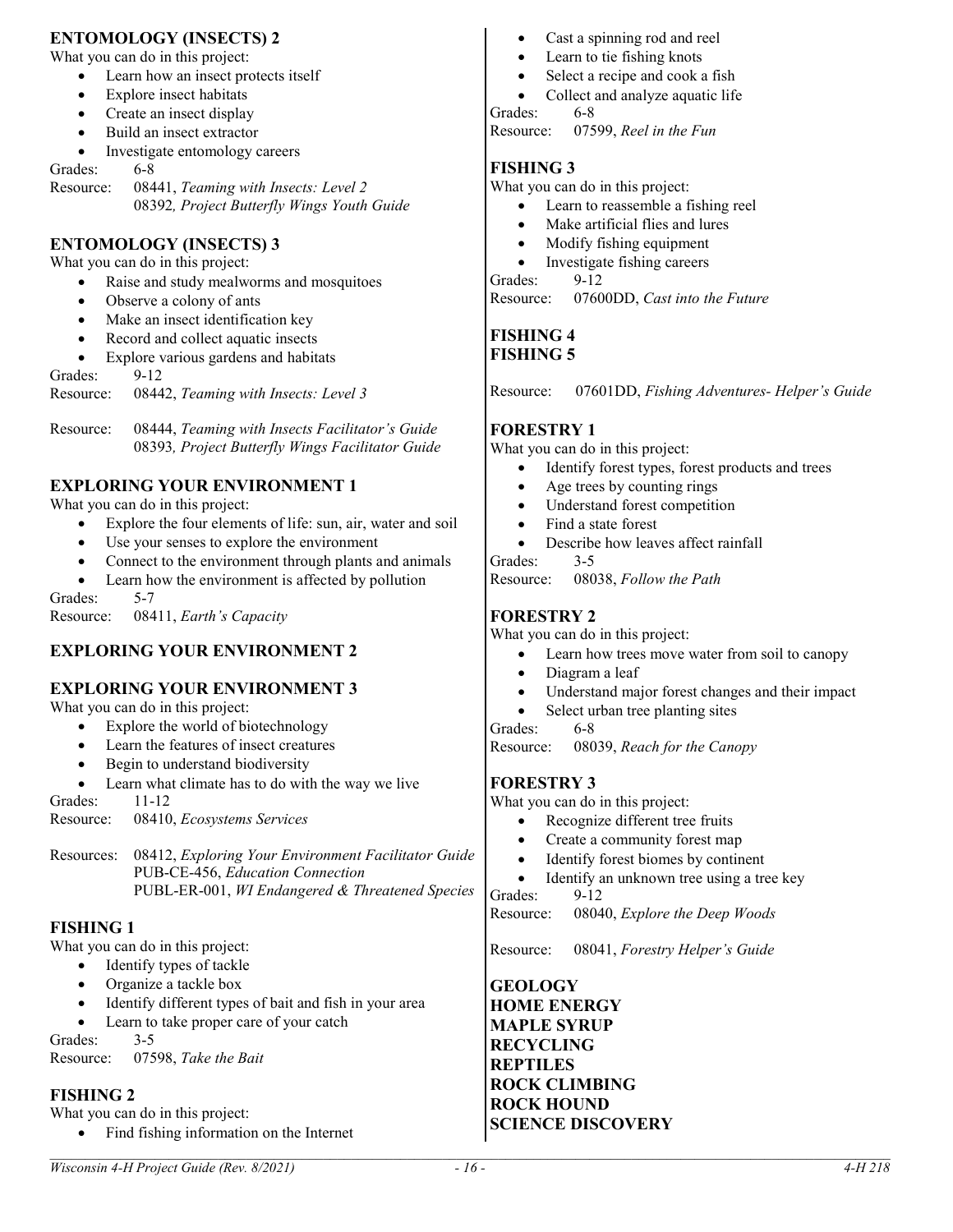# **TAXIDERMY**

#### **WATER**

What you can do in this project:

- Identify water conservation and pollution issues
- Explore issues in your home, community or school
- Select an issue to focus on
- Develop and implement a plan  $3-12$

Grades:

Resource: 4H855, *Give Water A Hand – Action Guide*

Resource: 4H850, *Give Water A Hand Leader Guide*

#### **WEATHER WILDFLOWERS WILDLIFE WILDLIFE HABITAT WINTER TRAVEL**



# **SHOOTING SPORTS EDUCATION**

#### **SHOOTING SPORTS LDR SHOOTING SPORTS YTH LDR**

Resource: Each Shooting Sports Leader should attend a Certification Training to receive the *WI Shooting Sports Basic 4-H Guidelines.* For more information see [Shooting Sports webpage.](https://fyi.extension.wisc.edu/4h-ext/opportunities/projects/shooting-sports/)

#### **AIR PISTOL**

What you can do in this project:

- Explore different air pistols
- Learn basic safety rules and guidelines
- Learn marksmanship and shooting procedures

Grades: 3-12

#### **AIR PISTOL LDR AIR PISTOL YTH LDR**

Resource: Each Pistol Leader should attend a Certification Training to receive the *Pistol Guide and WI Shooting Sports Basic 4-H Guidelines.* For more information see [Shooting Sports webpage.](https://fyi.extension.wisc.edu/4h-ext/opportunities/projects/shooting-sports/)

# **AIR RIFLE**

What you can do in this project:

- Explore different types of air rifles
- Learn basic safety rules and range commands
- Develop marksmanship

Learn various shooting positions used in competition Grades: 3-12

Resource: Each Air Rifle Leader should attend a Certification Training to receive the *Air Rifle Guide and WI Shooting Sports Basic 4-H Guidelines.* For more information see [Shooting Sports webpage.](https://fyi.extension.wisc.edu/4h-ext/opportunities/projects/shooting-sports/)

# **ARCHERY**

What you can do in this project:

- Learn the fundamentals of archery marksmanship
- Learn rules and safety guidelines
- Make archery equipment
- Shoot with sights and different bows<br>des:  $3-12$

Grades:

Resource: 751, *Archery Member Record Book*

Resource: Each Archery Leader should attend a Certification Training to receive the *Archery Guide and WI Shooting Sports Basic 4-H Guidelines.* For more information see [Shooting Sports webpage.](https://fyi.extension.wisc.edu/4h-ext/opportunities/projects/shooting-sports/)

### **HUNTING**

What you can do in this project:

- Learn the history, philosophy and laws of hunting
- Learn to plan and equip yourself for a hunt

Grades: 3-12

### **MUZZLELOADING**

What you can do in this project:

- Explore muzzleloading history
- Study different muzzleloading guns and accessories
- Learn how to clean a muzzleloader
- Learn safety issues
- Ages: Only 12 years old and above can shoot powder burning guns

Resource: Each Muzzleloading Leader should attend a Certification Training to receive the *Muzzleloading Guide and WI Shooting Sports Basic 4-H Guidelines.* For more information see [Shooting Sports webpage.](https://fyi.extension.wisc.edu/4h-ext/opportunities/projects/shooting-sports/)

# **PISTOL (smallbore .22)**

What you can do in this project:

- Explore the history of different types of pistols
- Learn basic safety rules and range commands
- Develop marksmanship and shooting procedures

Ages: Only 12 years old and above can shoot powder burning guns

Resource: 753, *Pistol Member Record Book*

Resource: Each Pistol Leader should attend a Certification Training to receive the *Pistol Guide and WI Shooting Sports Basic 4-H Guidelines.* For more information see [Shooting Sports webpage.](https://fyi.extension.wisc.edu/4h-ext/opportunities/projects/shooting-sports/)

# **RIFLE**

What you can do in this project:

- Explore rifle history and the different models
- Learn to sight-in your rifle and score targets
- Learn various shooting positions used in competition
- Learn safe handling procedures and range rules

Ages: Only 12 years old and above can shoot powder burning guns Resource: 750, *Rifle Member Record Book*

Resource: Each Rifle Leader should attend a Certification Training to receive the *Rifle Guide and WI Shooting Sports Basic 4-H Guidelines.* For more information see [Shooting Sports webpage.](https://fyi.extension.wisc.edu/4h-ext/opportunities/projects/shooting-sports/)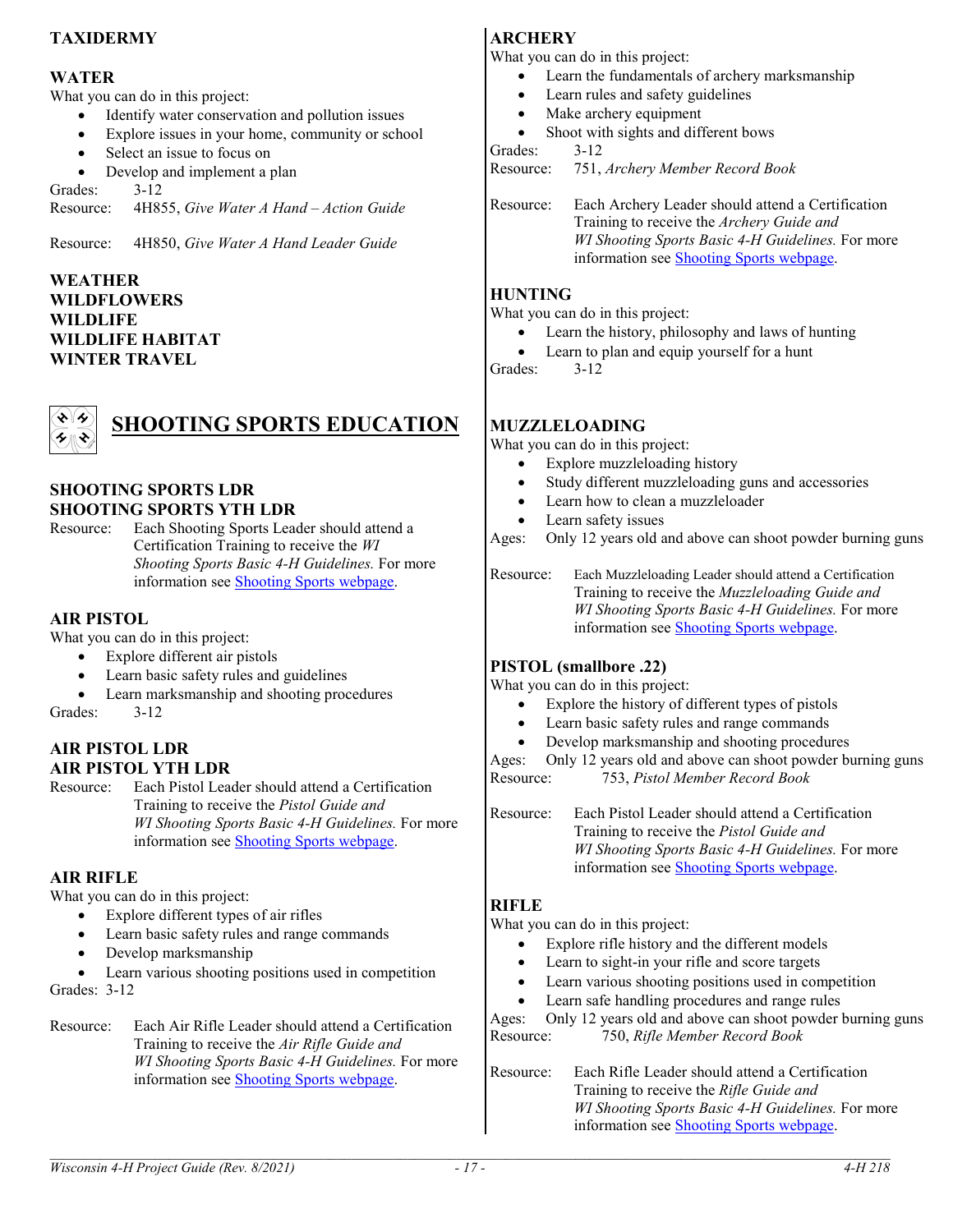#### **SHOTGUN**

What you can do in this project:

- Learn the basic safety issues with shotgun handling
- Learn shooting fundamentals
- Learn the proper way to carry a shotgun
- Ages: Only 12 years old and above can shoot powder burning guns

Resource: 752, *Shotgun Member Record Book*

Resource: Each Shotgun Leader should attend a Certification Training to receive the *Shotgun Guide and WI Shooting Sports Basic 4-H Guidelines.* For more information see [Shooting Sports webpage.](https://fyi.extension.wisc.edu/4h-ext/opportunities/projects/shooting-sports/)



# **PLANT & SOIL SCIENCES**

# **CORN (CROPS 1)**

What you can do in this project:

- Learn about variety selection, germination and planting
- Learn about nutrients, harvesting and storage
- Explore uses and marketing strategies for corn

Grades: 3-12

Resources: 4H440, *Marketing Your 4-H Crops* RS1, *Record Sheet – Crops Management*

# **FORAGE (CROPS 2)**

What you can do in this project:

- Establish and manage a forage crop
- Scout fields for pests, diseases and nutrition shortages
- Take an accurate forage sample
- Study growing techniques

Grades: 3-12

Resources: 4H440, *Marketing Your 4-H Crops* RS1, *Record Sheet – Crops Management*

# **SMALL GRAINS (CROPS 3)**

What you can do in this project:

- Explore types of grasses, including wheat, oats and barley
- Learn about growing conditions and nutrients
- Practice integrated pest management
- Compare production costs and marketing

Grades: 3-12

Resources: 4H440, *Marketing Your 4-H Crops* RS1, *Record Sheet – Crops Management*

### **SOYBEANS (CROPS 4) WEED MANAGEMENT (CROPS 5)**

#### **FLOWERS 1**

What you can do in this project:

- Identify flower parts and their functions
- Plant flowers and make flower arrangements
- Give a presentation on flowers
- Prepare a flower exhibit

Grades: 3-5

Resources: 07162, *Gardening: See Them Sprout* 4H1301A, *Forcing Spring Flowering Bulbs*

# **FLOWERS 2**

What you can do in this project:

- Learn about plant needs and soil testing
- Select and start new plants and grow transplants
- Examine plants for insects and diseases
- Judge a flower exhibit

Grades: 6-8

Resource: 07163, *Gardening: Let's Get Growing*

### **FLOWERS 3**

What you can do in this project:

- Design a plant experiment
- Make a landscape plan
- Write instructions on how to force bulbs
- Compare different fertilizers: organic and chemical

Grades: 9-12

Resource: 07164, *Gardening: Take Your Pick* 07165*, Gardening: Growing Profits*

Resource: 4H1041W, *Gardening Helper's Guide*

#### **FRUITS 1**

What you can do in this project:

- Produce fruits from apples to berries
- Select the best fruit cultivar for your home garden Grades: 3-12

Resources: A1597, *Growing Strawberries in Wisconsin* A1610, *Growing Raspberries in Wisconsin* A1960, *Growing Currants, Gooseberries, & Elderberries in Wisconsin*

#### **FRUITS 2**

What you can do in this project:

- Produce fruits such as pears and grapes
- Learn about different varieties of cultivars

Resources: A1656, *Growing Grapes in Wisconsin* A2072, *Growing Pears in Wisconsin*

# **FRUITS 3**

#### **HERBS**

#### **HOME GROUNDS 1**

What you can do in this project:

- Learn about seeding a lawn
- Study proper lawn care and maintenance
- Explore fertilization and pest management techniques

Grades: 3-5

Resource: 4H321, *4-H Lawn Care*

#### **HOME GROUNDS 2**

What you can do in this project:

- Learn the importance of planting new trees and shrubs
- Explore variety selection and appropriate placement
- Learn basic maintenance: pruning and fertilization Grades: 6-8

Resources: A3067, *Selecting, Planting & Caring for Shade Trees*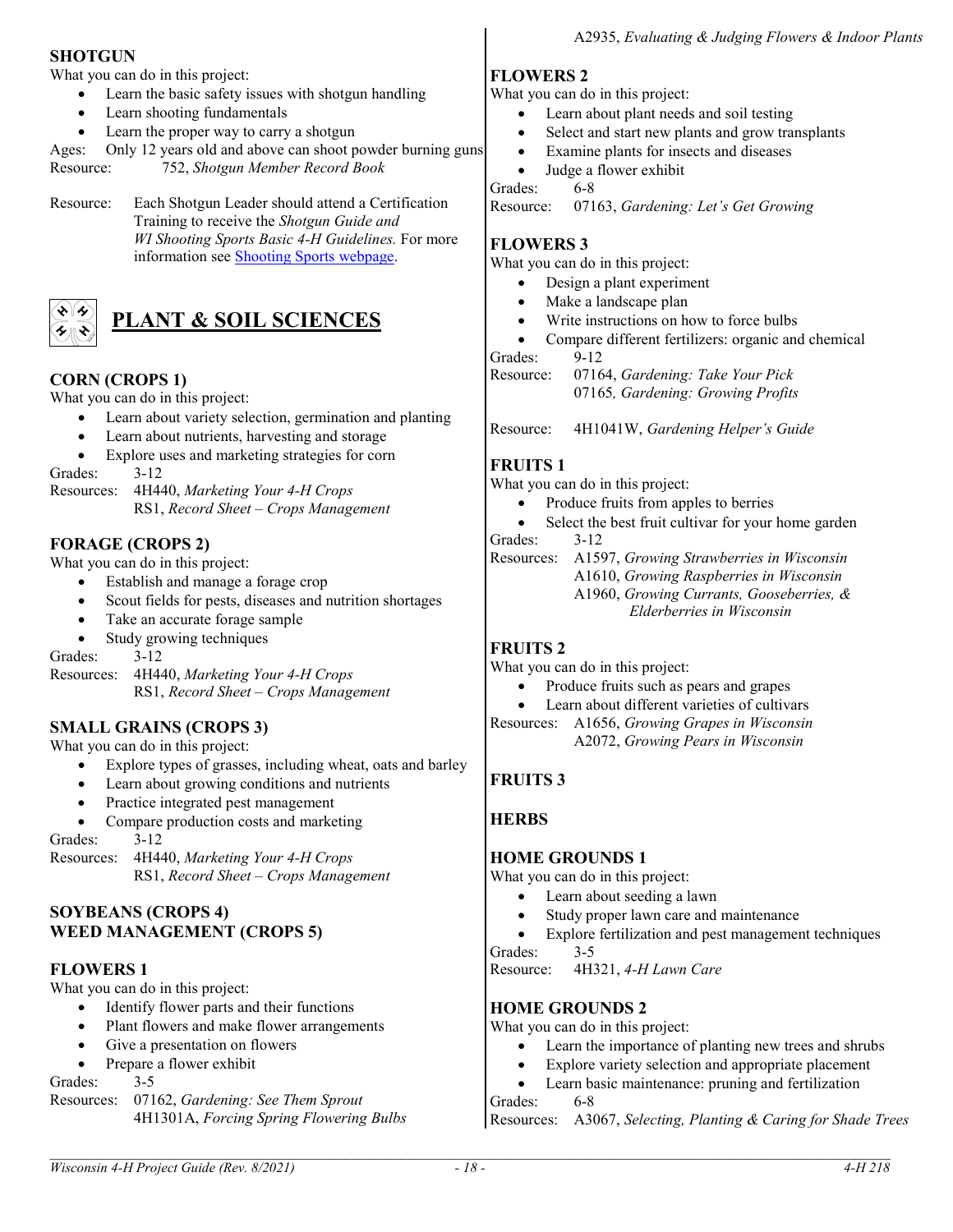#### **HOME GROUNDS 3**

What you can do in this project:

- Explore landscape planning
- Make a plan and put it on paper
- Select, place and plant trees and shrubs
- Maintain your home grounds

Grades: 9-12

Resource: G1923, *Planning & Designing Your Home Landscape*

#### **HORTICULTURE**

#### **HOUSE PLANTS 1**

What you can do in this project:

- Identify plant parts and their functions
- Grow house plants and start a plant from a cutting
- Make a dish garden
- Prepare house plants for exhibit

Grades: 3-5

Resources: 07162, *Gardening: See Them Sprout* 4H328, *Propagating & Growing House Plants*

#### **HOUSE PLANTS 2**

What you can do in this project:

- Learn about plant seeds and soil
- Select and start new plants and grow transplants
- Plant a terrarium
- Examine plants for insects and diseases
- Grades: 6-8

Resource: 07163, *Gardening: Let's Get Growing*

#### **HOUSE PLANTS 3**

What you can do in this project:

- Take a tour of a horticulture business
- Design a plant experiment
- Teach others how to grow house plants
- Compare different fertilizers: organic and chemical Grades: 9-12
- Resource: 07164, *Gardening: Take Your Pick* 07165*, Gardening: Growing Profits*

Resource: 4H1041W, *Gardening Helper's Guide*

#### **PLANT CRAFTS**

What you can do in this project:

- Learn to harvest plants
- Use different drying techniques
- Learn how to use plant materials
- Learn how to make dried arrangements, corsages, etc.

Grades: 3-12

Resources: 4H330, *Plant Crafts*

#### **SOIL SCIENCE**

**VEGETABLES 1**

What you can do in this project:

- Identify plant parts and their functions
- Explore germination and start a plant from a cutting
- Grow vegetables in containers
- Plan an outdoor garden
- Prepare a vegetable exhibit for show

Grades: 3-5

Resources: 07162, *Gardening: See Them Sprout* A3306, *Exhibiting & Judging Vegetables*

#### **VEGETABLES 2**

What you can do in this project:

- Learn about plant needs and soil testing
- Start new plants and grow transplants
- Build a compost pile and use mulches

Grades: 6-8

Resource: 07163, *Gardening: Let's Get Growing*

#### **VEGETABLES 3**

What you can do in this project:

- Grow plants in a cold frame
- Make a site analysis and landscape plan
- Compare organic and chemical fertilizers

• Research various insect control methods Grades: 9-12

Resource: 07164, *Gardening: Take Your Pick* 07165*, Gardening: Growing Profits*

Resource: 4H1041W, *Gardening Helper's Guide*



# **STEM Exploring STEM LDR STEM YTH LDR**

#### **AEROSPACE 1**

What you can do in this project:

- Build an introductory level rocket
- Compare birds and airplanes
- Make a space helmet

Resource: 06842, *Pre-Flight*

#### **AEROSPACE 2**

What you can do in this project:

- Build straw and paper rockets
- Learn to read a map
- Identify types of aircraft
- Discover how weather affects flying
- Build and fly a kite
- Make a hot-air balloon model
- Grades: 3-5

Resource: 06843, *Lift Off*